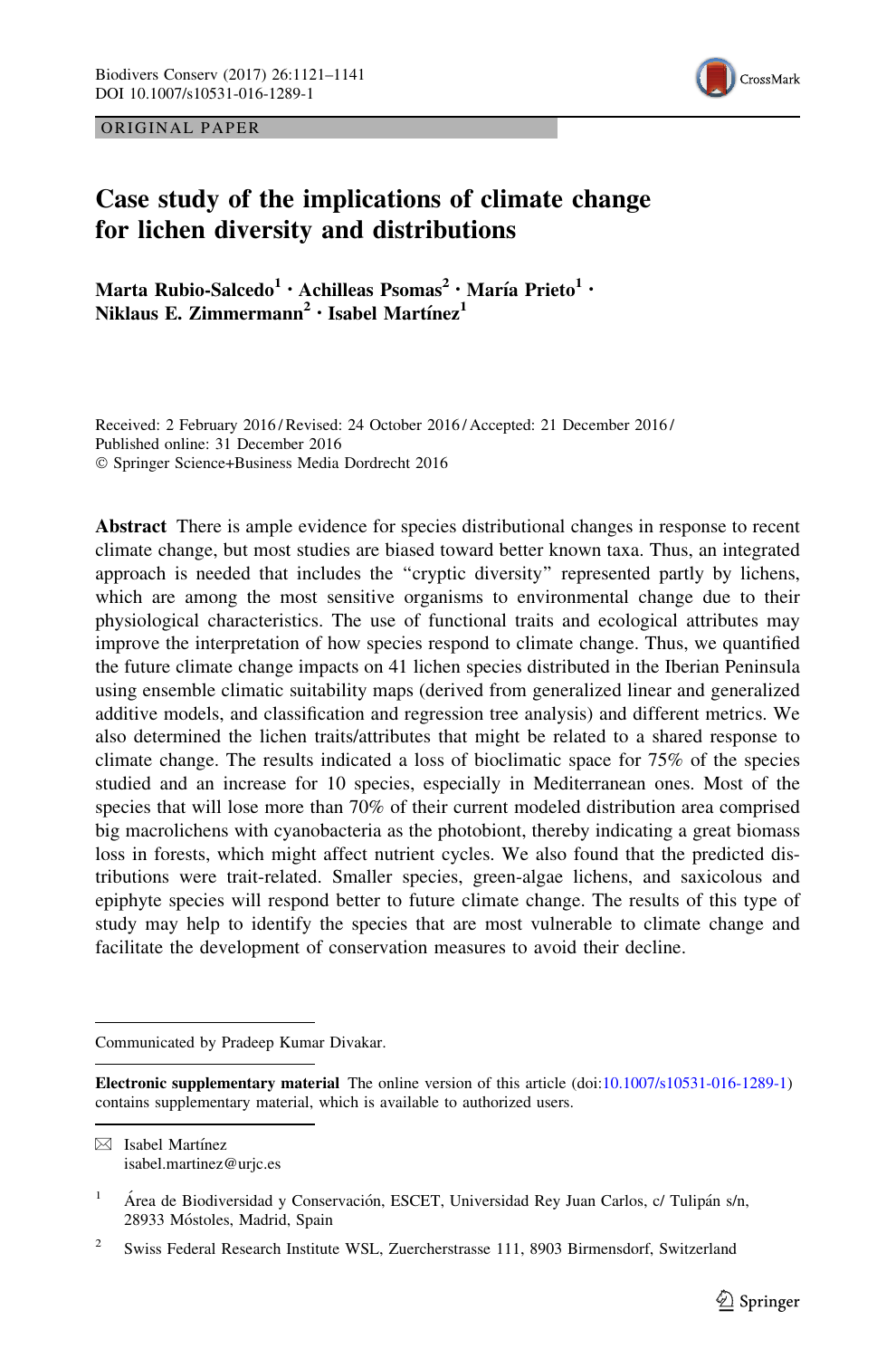Keywords Climatic suitability map · Exposure · Future distribution area · Susceptibility

## **Introduction**

The negative effects of climate change on biodiversity can range from loss of genetic diversity to reductions in the distribution area of habitats and ecosystems (e.g., Chen et al. [2011;](#page-17-0) Thuiller et al. [2011;](#page-20-0) Summers et al. [2012\)](#page-20-0). Species are shifting their latitudinal distributions, elevation ranges, and phenologies in response to recent climate changes (Lavorel and Garnier [2002](#page-18-0); Root et al. [2003;](#page-20-0) Parmesan and Yohe [2003](#page-19-0); Wilson et al. [2005\)](#page-20-0). By contrast, other species are expanding their distributions due to the broadening of their bioclimatic area (Ellis et al. [2007a;](#page-17-0) Seoane and Carrascal [2008\)](#page-20-0). Despite the lack of agreement on biodiversity loss patterns, most models indicate alarming consequences due to the speed and magnitude of climate change (Pereira et al. [2010](#page-19-0); Chen et al. [2011;](#page-17-0) Thuiller et al. [2011\)](#page-20-0).

Predictive models are powerful tools and they are used widely to obtain an initial understanding of climate impacts (Thuiller et al. [2006](#page-20-0); Pereira et al. [2010](#page-19-0)) on species distributions. The bioclimatic envelope approach reflects both the direct and indirect influences of climate on species distribution areas (Pearson and Dawson [2003;](#page-19-0) Carter et al. [2006;](#page-17-0) Zimmermann et al. [2010](#page-20-0); Arau´jo and Peterson [2012\)](#page-16-0). These models are very useful as a first approximation to forecast the potential effects of climate change on large-scale species distributions (Guisan and Zimmermann [2000;](#page-18-0) Guisan and Thuiller [2005;](#page-18-0) Pearson and Dawson [2003;](#page-19-0) Pereira et al. [2010\)](#page-19-0).

To improve the interpretation of predictive models, recent studies have evaluated the roles of specific traits and attributes in the responses of species to climate change. Identifying the main characteristics that determine the susceptibility of species to environmental change is crucial for ecological forecasting and conservation planning (Diamond et al. [2011](#page-17-0); Kharouba et al. [2013](#page-18-0); Summers et al. [2012\)](#page-20-0). In plant ecology, an area where the number of studies of this subject has increased remarkably in recent years, certain ecological attributes and traits, such as habitat tolerance, rarity, leaf area, and dispersal ability affect the accuracy of distribution models. Thus, these traits should be considered because they might also affect the response of individual species to climate change (McPherson and Jetz  $2007$ ; Pöyry et al.  $2008$ ; Chen et al.  $2011$ ). However, it is unclear whether the attributes and traits that affect susceptibility will lead to predictable differences in the rate and extent of range shifts in response to climate change (Angert et al. [2011\)](#page-16-0).

Lichens are among the most sensitive organisms to environmental change (Pinho et al. [2011;](#page-19-0) Branquinho et al. [2015\)](#page-16-0), where this sensitivity is related mainly to their physiological characteristics. Lichens comprise a symbiotic association between a fungus and a photobiont partner, and they grow in a variety of land ecosystems, ranging from Antarctica to deserts and the highest mountains (Nash III [2008\)](#page-19-0). These organisms are poikilohydric and they cannot regulate their water content, and thus they are dependent upon their surrounding environment (Green et al. [2011](#page-18-0)). Temperature is also an important factor that regulates mechanisms related to lichen growth, physiology, and performance (Hamada [1983;](#page-18-0) Pisani et al. [2007](#page-19-0); Alam [2014\)](#page-16-0). These ecophysiological and biological constraints make them ideal candidates for investigating the impact of climate changes.

Previous studies have shown that lichens are constrained by climate at different scales and some used predictive models to test the influence of climate change on the future distribution area, growth, and diversity of lichen species (e.g., Aptroot and van Herk [2002,](#page-16-0) [2007](#page-16-0); Herk et al. [2002](#page-18-0); Søchting [2004;](#page-20-0) Ellis [2015](#page-17-0); Ellis et al. [2007a,](#page-17-0) [b](#page-17-0), [2014;](#page-17-0)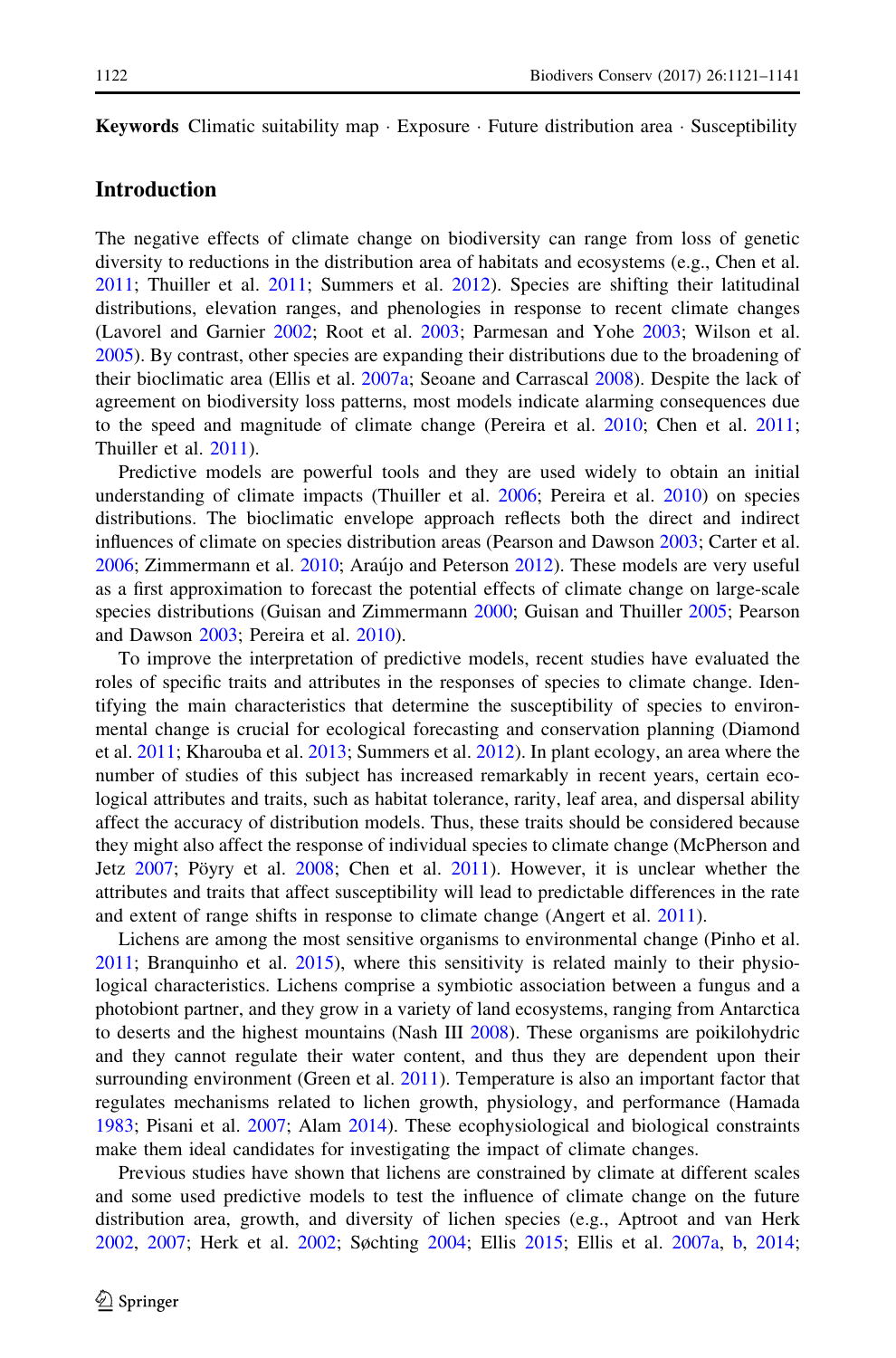Giordani and Incerti [2008;](#page-18-0) Lisewski and Ellis [2010;](#page-18-0) Colesie et al. [2014](#page-17-0); Allen and Lendemer [2016](#page-16-0)). Most of these studies were conducted in the center and north of Europe and North America where the predictions of climate change are weaker than those in more southern areas such as the Iberian Peninsula. The Iberian Peninsula is a suitable territory for evaluating the effects of climate change on biodiversity because although climate change impacts may be heterogeneous, a large proportion of the country could be at risk due to warming. This is due to the dominance of the Mediterranean climate with a severe summer drought, as well as the presence of mountainous areas with species at the southernmost limit of their range, and its geographical isolation (Benito et al. [2008\)](#page-16-0). In addition, very little is known about the roles and importance of the ecological attributes and functional traits of non-vascular cryptogams, particularly bryophytes and lichens. Few studies have considered how lichen traits are related to ecological processes (but see Lakatos et al. [2006;](#page-18-0) Asplund and Wardle [2013](#page-16-0); Giordani et al. [2013;](#page-18-0) Matos et al. [2015](#page-19-0)) despite their significant contribution to biodiversity and their functional importance in many ecosystems (Cornelissen et al. [2007](#page-17-0); Ellis [2012\)](#page-17-0). Based on previous research, we identified three key traits in lichens, i.e., species thallus size, growth form, and primary photobiont type, which could potentially determine their susceptibility to environmental factors because they are related mainly to water uptake and loss, as well as two ecological attributes, i.e., the modeled current distribution range (as a proxy for the distribution area size) and the main substrate type (Lange et al. [1986;](#page-18-0) Eldridge and Rosentreter [1999;](#page-17-0) Gauslaa and Solhaug [1999](#page-18-0); Ellis and Coppins [2006](#page-17-0); Shiver et al. [2011](#page-20-0); Aragón et al. [2012;](#page-16-0) Ellis [2012](#page-17-0); Merinero et al. [2014;](#page-19-0) Matos et al. [2015\)](#page-19-0).

The main objective of this study was to determine the vulnerability and susceptibility of lichen species to possible distribution variations (shifts/contractions/enlargements) caused by climate change in a subset of lichen species in the Iberian Peninsula. According to the Intergovernmental Panel on Climate Change (IPCC [2001\)](#page-18-0), vulnerability is ''the degree to which a system is susceptible to injury, damage, or harm," and susceptibility is "the degree to which a system is open, liable, or sensitive to climate stimuli.'' The vulnerability of a given system is a function of its exposure to climate change effects, its susceptibility, and its ability to adapt to these conditions. We also aimed to determine the lichen traits and attributes that might be related to shared responses to climate change. Our main hypotheses are that lichen species will exhibit different future responses depending of their current distribution, and that some traits and attributes will determine the susceptibility of species, such as the type of photobiont or species size.

# **Methods**

#### Study area

The study area corresponded to the Iberian Peninsula at latitudes ranging from  $36\degree$ S to 44<sup>o</sup>N and longitudes from 19<sup>o</sup>W to 5<sup>o</sup>E. This territory covers 581.442 km<sup>2</sup> and it is well known for its heterogeneous landscape. This area of Southwest Europe comprises three biogeographical regions: Atlantic, Mediterranean, and Alpine (Costa et al. [2005](#page-17-0); European Environment Agency [2009](#page-17-0)). The altitude ranges from sea level to more than 3000 m. The mean annual temperature varies between 10  $^{\circ}$ C on the northern plateau to over 18  $^{\circ}$ C in many different areas along the coast. Due to the heterogeneous landscape of this area, the maximum temperature can exceed 40 °C, mainly in southern Spain, or  $-20$  °C in many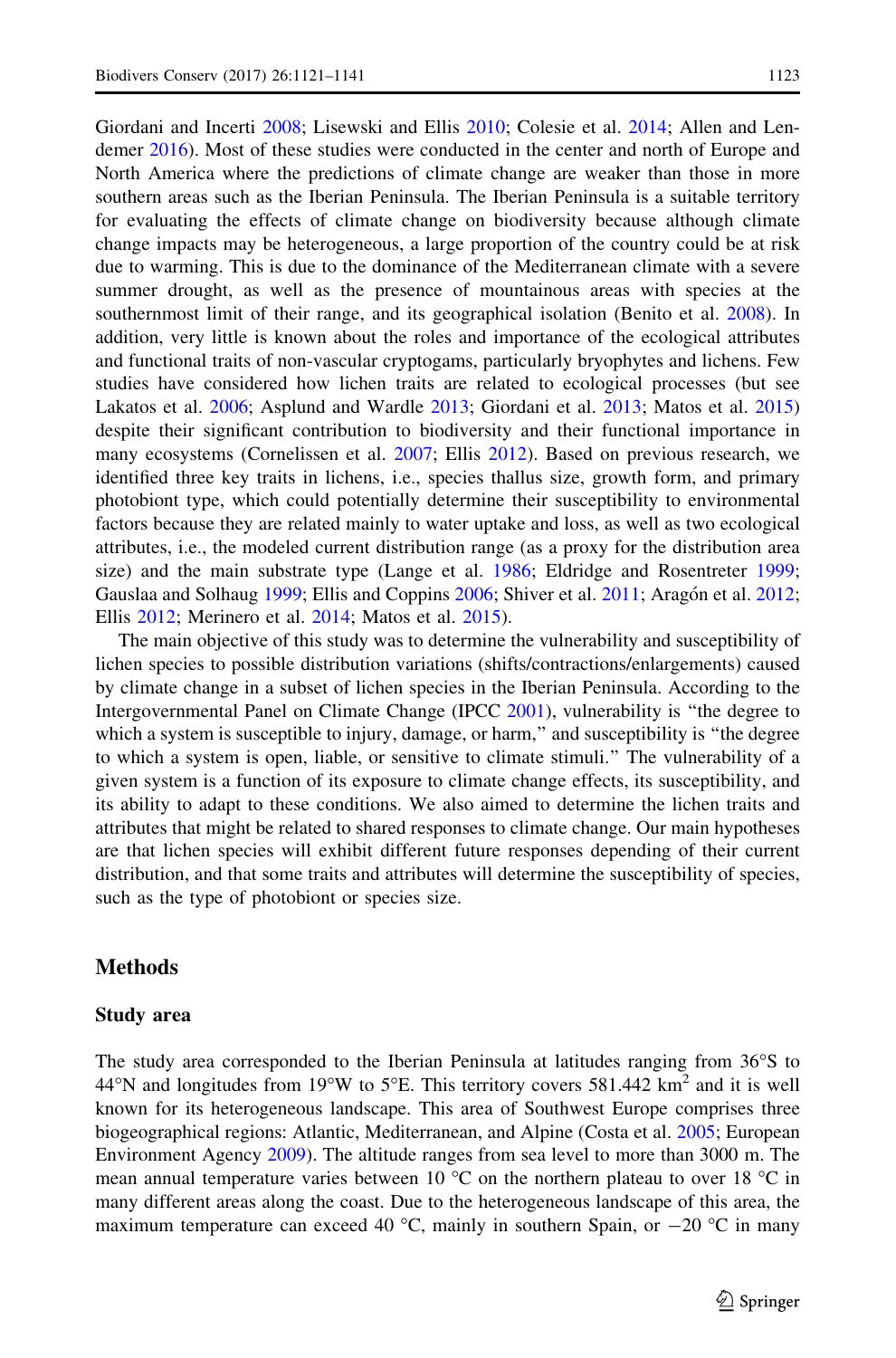inland territories and the higher levels of the main mountain ranges. Rainfall is the most important climatic element in this territory, where the annual precipitation varies between  $>$  2000 and  $<$  200 mm in the most arid southeastern areas. Another important climatic characteristic of the Iberian Peninsula is the high percentage of the area (around 80%) that is subject to dry or very dry summers with a strong summer drought (Pérez and Boscolo [2010\)](#page-19-0).

According to IPCC models, the Iberian Peninsula is one of the areas of European that is most likely to experience a great increase in temperature as well as important changes in its precipitation regime. For instance, in the last 100 years, the average temperature has increased slightly more in the Iberian Peninsula than the rest of Europe  $(1 \degree C$  compared with 0.9 °C). This increase has been as high as  $2 \text{ }^{\circ}\text{C}$  in the southeastern areas (Comisión de Coordinación de Políticas de Cambio Climático [2007](#page-17-0); IPCC [2007\)](#page-18-0). In addition, the European Environmental Agency currently predicts a rise in the average temperature in the Iberian Peninsula of around 4  $^{\circ}$ C by 2080 (Met Office UK [2011](#page-19-0)). Extreme summers are likely to become four times as common in the Iberian Peninsula and southern Europe. In general, precipitation is projected to decrease all over Spain, where this decrease is expected to accelerate at the end of the twenty first century. The annual precipitation is projected to decrease by 20% in the central, northern, and eastern regions, and by around 30% in the southwest (Met Office UK [2011\)](#page-19-0). In addition to an increase in the duration of droughts, increases in the occurrence of heavy precipitation events are predicted (Barrera-Escoda et al. [2014\)](#page-16-0).

## Species selection

The lichen species included in this study correspond exclusively to recently revised taxa with well-known ecological requirements and distribution areas (Burgaz and Martínez [2003;](#page-16-0) Martínez et al. [2003](#page-18-0); Aragón and Otálora [2004](#page-16-0); Aragón et al. [2004,](#page-16-0) [2005](#page-16-0); Otálora et al. [2008](#page-19-0), [2010](#page-19-0); Burgaz and Ahti [2009;](#page-16-0) Carballal et al. [2010;](#page-17-0) Prieto et al. [2010](#page-20-0), [2012;](#page-20-0) Muñiz and Hladún [2011](#page-19-0)), thereby avoiding the problems caused by insufficient or inaccurate records to ensure that the presence points captured the entire suitable environmental range for each species. This approach also avoided false presence points associated with taxonomically difficult species.

Our objective was to identify the general responses to climate change in functional and ecological traits and attributes, so we selected a group of species belonging to 23 genera, which encompassed a wide range of biological and functional characteristics. We selected species to cover all geographical distribution ranges (from strictly Mediterranean to temperate or Arctic alpine distributions, according to Nimis and Martellos [\(2008\)](#page-19-0); except we followed Vitikainen ([1994\)](#page-20-0) and Burgaz and Martínez ([2003](#page-16-0)) for *Peltigera* and Sticta genera), as well as covering the studied range of traits and attributes, ranging from rare to common species with different sizes, growth forms, and photobionts (Table [1](#page-4-0)).

#### Presence data points

We obtained point-based presence-only records for each species from bibliographic sources and herbaria. First, we selected 70 species, but we finally chose 41 lichen species as those with the minimal number of presence points  $(>=20$  independent presence points) required to obtain sufficiently robust predictions and accurate calculations (Chefaoui and Lobo [2008\)](#page-17-0) (see Appendix S1 in Supporting Information).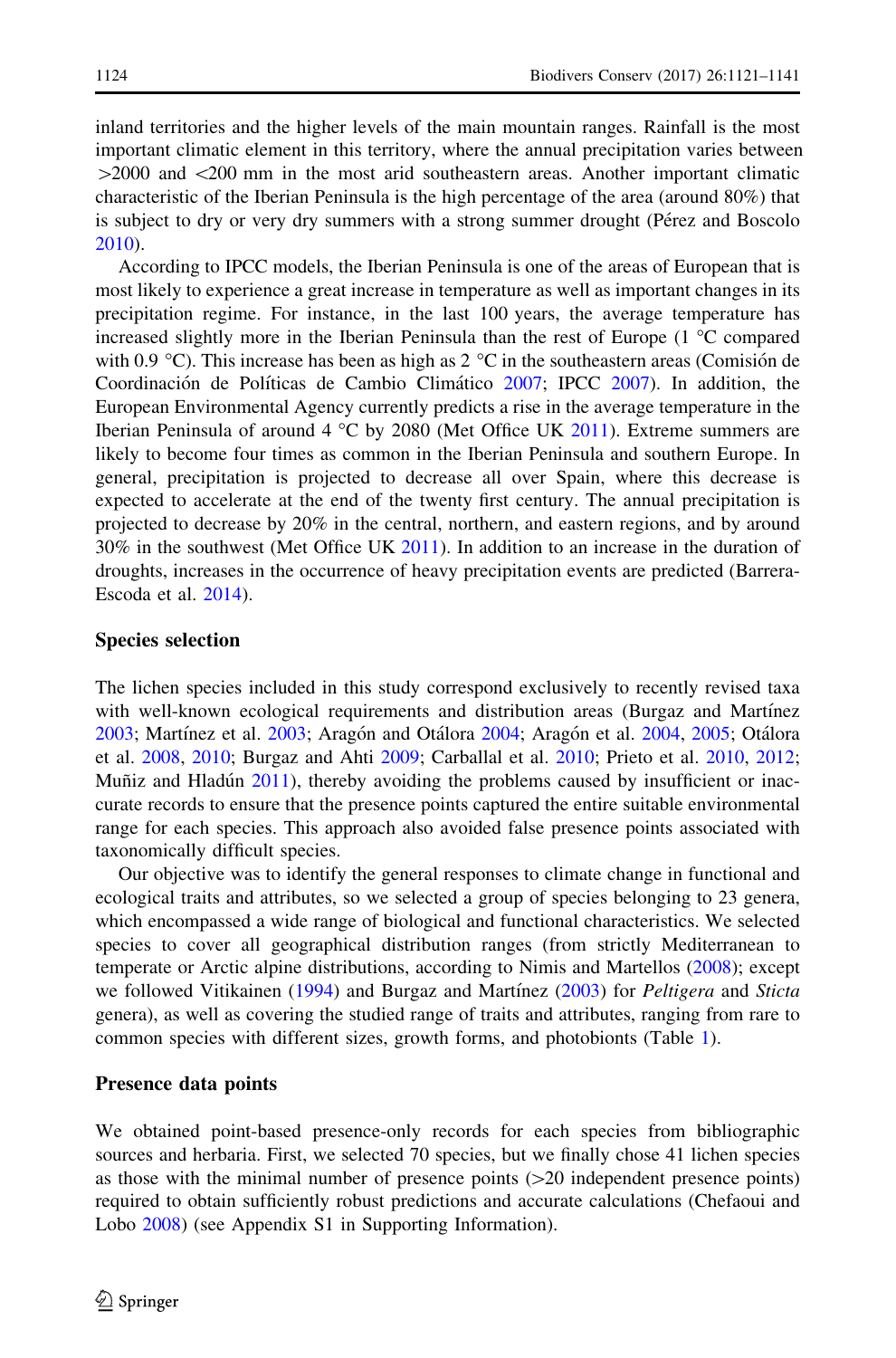<span id="page-4-0"></span>

| Table 1 Traits and attributes of the |        | studied species       |       |                      |                         |                       |                  |                        |       |                          |       |
|--------------------------------------|--------|-----------------------|-------|----------------------|-------------------------|-----------------------|------------------|------------------------|-------|--------------------------|-------|
| Species                              | Size   | 5                     | Photo | Subs                 | World distribution      | Modeled distributions |                  |                        | Loss  | Relative exposure        | Shift |
|                                      |        |                       |       |                      |                         | Current               | Future           | Gain                   |       |                          |       |
| Buellia. cedricola                   | S      | Ö                     | ℧     |                      | Σ                       | 14,159                | 41,472           | 229.18                 | 36.28 | 192.9                    | 67.64 |
| Calicium glaucellum                  | $\sim$ | Ö                     |       |                      | Temp, BM                | 8300                  | 28,100           | 327.71                 | 89.16 | 238.55                   | 95.05 |
| Catapyrenium cinereum                | S      | $\Omega$              |       |                      | BM, AA                  | 1111                  | 1484             | 0.85                   | 87.49 | $-86.64$                 | 78.87 |
| C. daedaleum                         | S      | $\boldsymbol{\omega}$ |       |                      | BM, AA                  | 22,396                | 4863             | 2.52                   | 80.80 | $-78.29$                 | 68.81 |
| Cetraria crespoae                    | S      | 広                     |       |                      | Σ                       | 22,684                | 6475             | 14.07                  | 85.53 | $-71.46$                 | 77.75 |
| Chaenotheca chrysocephala            | s      | Ō                     |       |                      | BМ                      | 49,127                | 26,479           | 12.22                  | 58.32 | $-46.1$                  | 45.90 |
| Cladonia mediterranea                | S      | 庄                     |       |                      | $\mathbf{z}$            | 18,336                | 30,660           | 111.99                 | 44.78 | 67.21                    | 60.20 |
| Dirina ceratoniae                    | S      | Ō                     |       |                      | $\geq$                  | 8610                  | 8215             | 49.78                  | 54.37 |                          | 53.42 |
| Fuscopannaria ignobilis              | S      | $\mathcal{L}$         |       |                      | ЯÅ                      | 22,297                | 27,403           | 84.45<br>90.5<br>27.72 | 61.55 | $-4.59$<br>22.9<br>-1.05 | 65.66 |
| Koerberia bifornis                   | S      | £                     | U     |                      | $\overline{\Xi}$        | 15,184                | 15,024           |                        | 91.56 |                          | 97.88 |
| Leptogium aragonii                   | S      | £                     |       | š                    |                         | 24,105                | 10,435           |                        | 84.43 | $-56.71$                 | 78.41 |
|                                      | S      | £                     | U     | $\boxed{\mathbf{L}}$ | mT, hS                  | 45,735                | 74,121           | 159.26                 | 97.19 |                          | 97.85 |
| L. furfuraceum<br>L. lichenoides     |        | £                     | O     | š                    |                         | 25,196                | 9761             | 12.05                  | 73.31 | $62.07 - 61.26$          | 61.74 |
| $L.$ $pubinatum$                     | ∽      | £                     |       |                      |                         | 22,100                | 21,700           | 67.42                  | 69.23 | $-1.81$                  | 68.94 |
| Lobaria amplissima                   |        | £                     |       |                      |                         | 16,700                | 2000             | 6.59                   | 94.61 |                          | 90.37 |
| L. pulmonaria                        |        | £                     | ↺     |                      | Tem, H                  | 17,500                | 6200             | 28                     | 92.57 | $-88.02$<br>$-64.57$     | 89.76 |
| Lobarina scrobiculata                |        | £                     |       |                      | $\overline{\mathrm{m}}$ | 19,800                | 25,100<br>20,500 |                        | 31.31 | 26.77                    | 39.42 |
| Nephroma laevigatum                  |        | £                     |       |                      | mT, hS                  | 24,800                |                  | 58.08<br>47.98         | 65.32 | $-17.34$                 | 62.03 |
| N. parile                            |        | £                     |       |                      | CT, BM                  | 17,000                | 3200             | 9.41                   | 90.59 | $-81.18$                 | 84.15 |
| N. resupinatum                       |        | £                     | O     |                      | Tem, H                  | 30,800                | 10,800           | 19.16<br>14.56         | 84.09 | $-64.94$                 | 76.81 |
| Peltigera canina                     |        | £                     |       |                      |                         | 20,600                | 7900             |                        | 76.21 | $-61.65$                 | 65.84 |
| P. collina                           |        | £                     |       |                      |                         | 30,800                | 10,500           | 9.09                   | 75.00 | $-65.91$                 | 62.71 |
| P. elisabethae                       |        | £                     |       |                      |                         | 24,300                | 4900             |                        | 79.84 | $-79.84$                 | 66.89 |
| P. horizontalis                      |        | £                     |       |                      |                         | 22,900                | \$100            | 3.93                   | 90.39 | $-86.46$                 | 83.91 |

 $\underline{\textcircled{\tiny 2}}$  Springer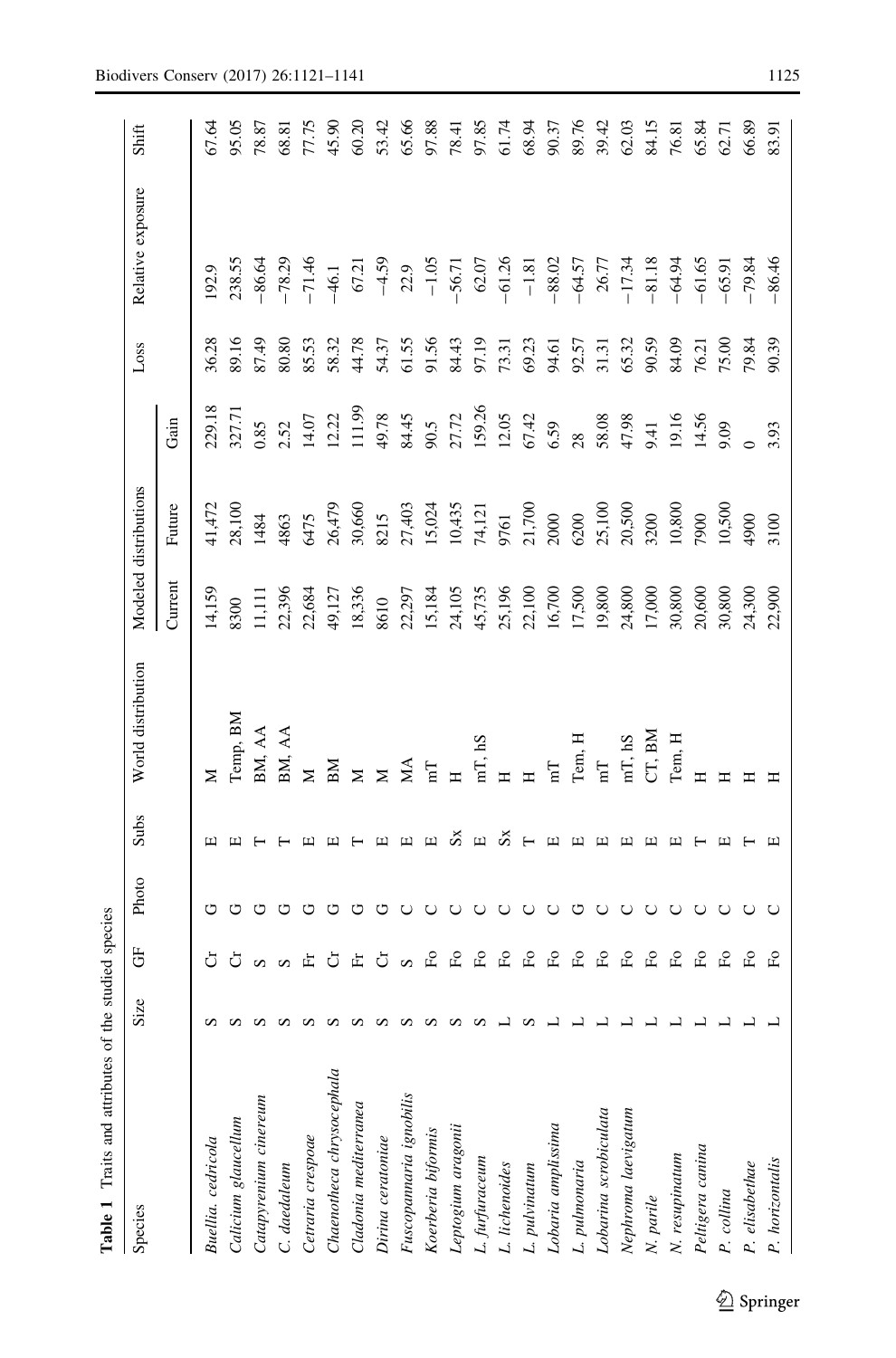| Photo<br>5 | Subs        | World distribution |         | Modeled distributions |        | Loss          | Relative exposure | Shift                                                                                                                                                                                                                                                                                                                                                                                                                                                                                                                                       |
|------------|-------------|--------------------|---------|-----------------------|--------|---------------|-------------------|---------------------------------------------------------------------------------------------------------------------------------------------------------------------------------------------------------------------------------------------------------------------------------------------------------------------------------------------------------------------------------------------------------------------------------------------------------------------------------------------------------------------------------------------|
|            |             |                    | Current | Future                | Gain   |               |                   |                                                                                                                                                                                                                                                                                                                                                                                                                                                                                                                                             |
| £          |             | 덥                  | 21,300  | 2900                  |        | 86.38         | $-86.38$          | 76.66                                                                                                                                                                                                                                                                                                                                                                                                                                                                                                                                       |
| ゥ<br>£     |             | Ξ                  | 19,400  | 4000                  |        | 79.38         | $-79.38$          | 66.37                                                                                                                                                                                                                                                                                                                                                                                                                                                                                                                                       |
| O<br>£     |             | ≖                  | 30,300  | 7000                  |        | 76.90         | $-76.9$           | 62.80                                                                                                                                                                                                                                                                                                                                                                                                                                                                                                                                       |
| O<br>£     |             |                    | 22,329  | 5916                  | 6.56   | 80.07         | $-73.51$          | 68.88                                                                                                                                                                                                                                                                                                                                                                                                                                                                                                                                       |
| £          |             |                    | 14,100  | 17,400                | 80.85  | 57.45         | 23.4              | 61.90                                                                                                                                                                                                                                                                                                                                                                                                                                                                                                                                       |
| £          |             |                    | 12,800  | 2200                  |        | 82.81         | $-82.81$          | 71.62                                                                                                                                                                                                                                                                                                                                                                                                                                                                                                                                       |
| £          |             |                    | 21,400  | 5400                  | 7.48   | 82.24         | $-74.77$          | 71.91                                                                                                                                                                                                                                                                                                                                                                                                                                                                                                                                       |
| ゥ<br>£     |             | ≖                  | 17,400  | 4800                  |        | 72.41         | $-72.41$          | 57.27                                                                                                                                                                                                                                                                                                                                                                                                                                                                                                                                       |
| ゥ          | ш           | Σ                  | 42,820  | 7055                  | 12.5   | 96.02         | $-83.52$          | 93.17                                                                                                                                                                                                                                                                                                                                                                                                                                                                                                                                       |
| ゥ          |             | BМ                 | 7716    | 542                   | 0.29   | 93.26         | $-92.98$          | 87.66                                                                                                                                                                                                                                                                                                                                                                                                                                                                                                                                       |
| O          | $\boxed{1}$ | МA                 | 14,159  | 22,469                | 82.73  | 24.04         | 58.69             | 41.34                                                                                                                                                                                                                                                                                                                                                                                                                                                                                                                                       |
| ゥ          | $s_{\rm X}$ | МA                 | 9900    | 26,900                | 174.75 | 3.03          | 171.72            | 47.82                                                                                                                                                                                                                                                                                                                                                                                                                                                                                                                                       |
| O<br>£     |             | CT, AA             | 28,200  | 8800                  |        | 68.79         | $-68.79$          | 52.71                                                                                                                                                                                                                                                                                                                                                                                                                                                                                                                                       |
| O<br>£     | ш           | mT, MA             | 5440    | 2438                  | 44.67  | 99.85         | $-55.18$          | 99.73                                                                                                                                                                                                                                                                                                                                                                                                                                                                                                                                       |
| O<br>£     | ш           | mT                 | 16,600  | 11,200                | 57.83  | 90.36         | $-32.53$          | 88.48                                                                                                                                                                                                                                                                                                                                                                                                                                                                                                                                       |
| O          | ш           | mT, hS             | 9604    | 5193                  | 24.31  | 70.24         | $-45.93$          | 62.81                                                                                                                                                                                                                                                                                                                                                                                                                                                                                                                                       |
| ↺          | ш           | МA                 | 14,159  | 39,311                | 225.64 | $\frac{8}{3}$ | 177.64            | $72.5^{\circ}$                                                                                                                                                                                                                                                                                                                                                                                                                                                                                                                              |
|            |             | Mean $\pm$ SD      | 20,541  | $-6542.70$            | 51.32  |               | $-21.97$          | 0.70                                                                                                                                                                                                                                                                                                                                                                                                                                                                                                                                        |
|            |             |                    | 9657.04 | 14,976.41             | 74.45  |               | 85.41             | 0.15                                                                                                                                                                                                                                                                                                                                                                                                                                                                                                                                        |
|            |             |                    |         |                       |        |               |                   |                                                                                                                                                                                                                                                                                                                                                                                                                                                                                                                                             |
|            |             |                    |         |                       |        |               | 73.30<br>21.6     | Size (thallus size): S, small; L, large. GF (growth form): Cr, crustose; S, squamulose; Fr, fruticose; Fo, foliose. Photo (photobiont type): G, green-algae; C, cyanobacteria<br>Mediterranean; MA, Mediterranean Atlantic; Tem, temperate; mT, mild temperate; CT, cool temperate; BM; boreal montane; AA, Arctic alpine; hS, humid subtropical; H<br>Current distribution: km <sup>2</sup> of modeled current distribution (likelihood > 70%). Subs (substratum type): E, epiphyte; T, terricolous; Sx, saxicolous. World distribution: M |

 $>$  70%) under current and future

Holarctic. Specific impact values for climate change. Modeled distribution: extension (km2) of climatic suitability areas (likelihood threshold

Holarctic. Specific impact values for climate change. Modeled distribution: extension (km<sup>2</sup>) of climatic suitability areas (likelihood threshold  $> 70\%$ ) under current and future

climatic conditions

climatic conditions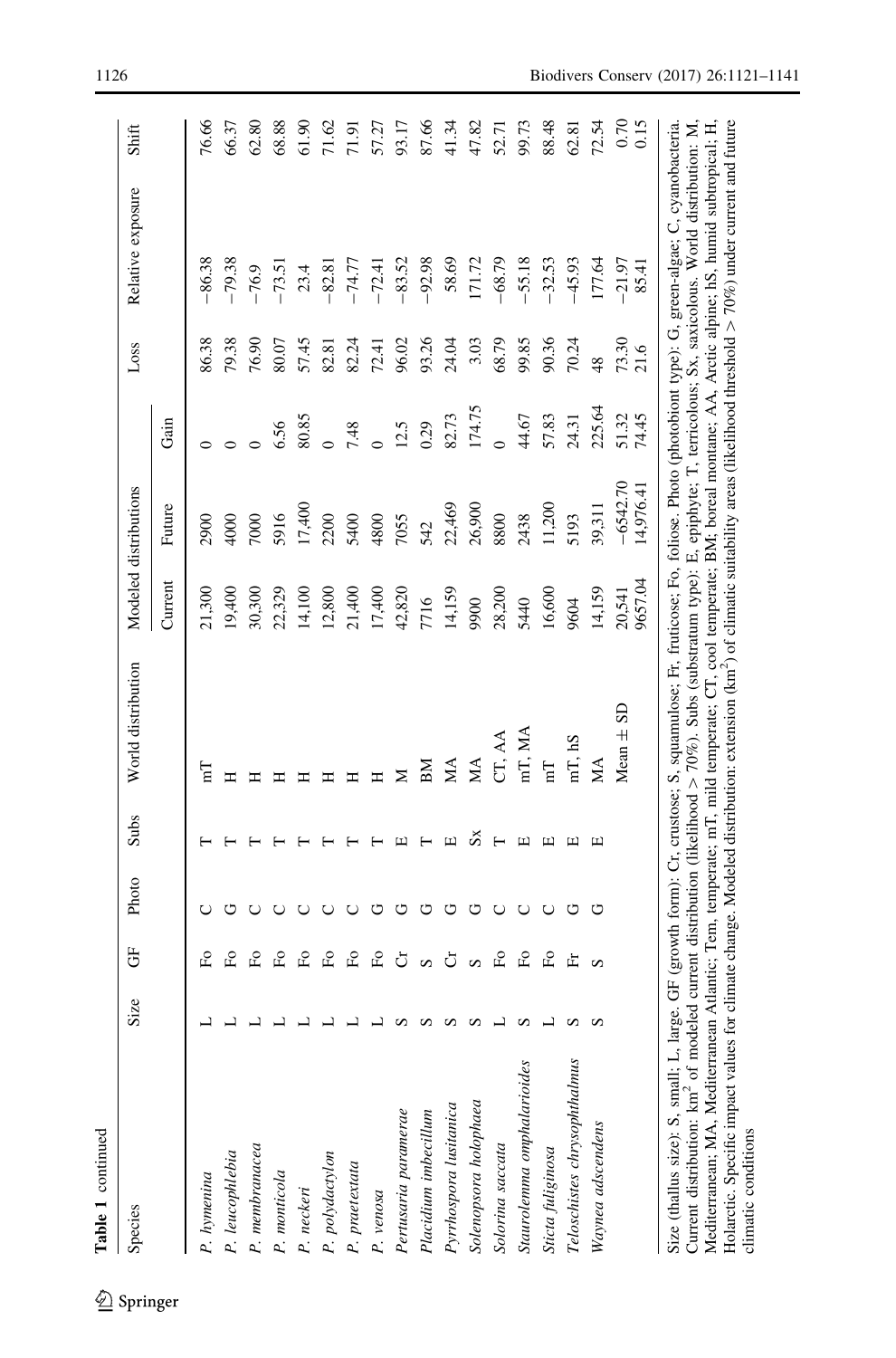We homogenized and stored the data in two databases at different resolutions, with presence points at 1 and 10  $km^2$ . We used coarse levels for modeling and projecting, depending on the input data resolution. The models referred to a 584,675-cell grid when working at the  $1 \text{ km}^2$  scale, whereas the models referred to a 6089-cell grid when the resolution was 10 km<sup>2</sup> (Appendix S2).

## Independent climatic variables

We obtained raw climatic variables for the Iberian Peninsula from Ninyerola et al. [\(2005;](#page-19-0) available at [http://opengis.uab.es/wms/iberia/espanol/es\\_cartografia.htm\)](http://opengis.uab.es/wms/iberia/espanol/es_cartografia.htm) and transformed the monthly data into 19 "bioclimatic variables" (Worldclim, [http://www.worldclim.org/](http://www.worldclim.org/bioclim) [bioclim;](http://www.worldclim.org/bioclim) see Busby [\(1991](#page-16-0)) and Hijmans et al. ([2005](#page-18-0)) for details of the variables and methods used to generate the climate layers) with R version 2.15.2 (R Foundation for Statistical Computing, Vienna, Austria). To avoid problems of multicollinearity, only uncorrelated variables (Pearson's correlation coefficient  $\lt 0.7$  and  $P > 0.05$ ) were included in the models. For two correlated variables, we selected the most meaningful based on their importance for lichen biology and previous evaluations of the influence of climate on the presence and abundance of lichen species in the Iberian Peninsula (Aragón et al. [2010,](#page-16-0) [2012;](#page-16-0) Martínez et al. [2014;](#page-19-0) Concostrina-Zubiri et al. [2014a,](#page-17-0) [b;](#page-17-0) Merinero et al. 2014; Matos et al. [2015](#page-19-0); Otálora et al. [2015;](#page-19-0) Matos et al. in prep.). Thus, from the original 19 climate variables, we considered only five variables that described the baseline climate data: BIO1 (mean annual temperature,  $°C$ ), BIO8 (mean temperature in the wettest quarter, °C), BIO9 (mean temperature in the driest quarter, °C), BIO12 (annual precipitation, mm), and BIO17 (precipitation in the driest quarter, mm) (descriptions of the variables and values are provided in Appendix S3).

## Future climate scenarios

The future climate in 2080 (2051–2080) was represented by the A1B scenario (characterized by the balanced development of energy technology between fossil fuel and nonfossil fuel; Nakicenovic and Swart [2000\)](#page-19-0) with three regional climate model (RCM) runs, which originated from the ENSEMBLES EU project, where global circulation model (GCM) data were physically downscaled from the 4th IPCC assessment report (IPCC [2007\)](#page-18-0). The A1scenario family, which includes the A1B scenario, describes a future world with rapid economic growth, a mid-century global population peak with a subsequent decline, and the rapid introduction of new and more efficient technology. The A1 scenario family develops into three groups that describe alternative directions for technological change in the energy system, one of which is the A1B scenario (https://[www.ipcc.ch/pdf/](http://www.ipcc.ch/pdf/special-reports/spm/sres-sp.pdf) [special-reports/spm/sres-sp.pdf\)](http://www.ipcc.ch/pdf/special-reports/spm/sres-sp.pdf).

The projected global average surface warming in the Iberian Peninsula for the end of the twentyfirst century has a best estimate of  $2.8^{\circ}$ C in the A1B scenario. According to the same scenario, the estimated precipitation in the Iberian Peninsula is around  $-0.2$  mm day<sup>-1</sup> ([https://www.ipcc.ch/publications\\_and\\_data/ar4/syr/es/mains3.html\)](https://www.ipcc.ch/publications_and_data/ar4/syr/es/mains3.html).

RCMs downscale the very coarse resolution climate model output of GCMs (usually  $1-2^{\circ}$  Lat/Long per grid cell) to a much finer spatial resolution (usually  $10-30'$  Lat/Long) based on a physical process. Thus, an RCM is fed by the global output of GCMs to provide the boundary conditions and global weather input for downscaling. In this project, we used three RCMs, i.e., HadRM3, HIRHAM3, and RACMO2 (Hewitt [2004\)](#page-18-0), which were fed by three different GCMs, i.e., HadCM3, ECHAM5, and Arpège. These RCMs represented a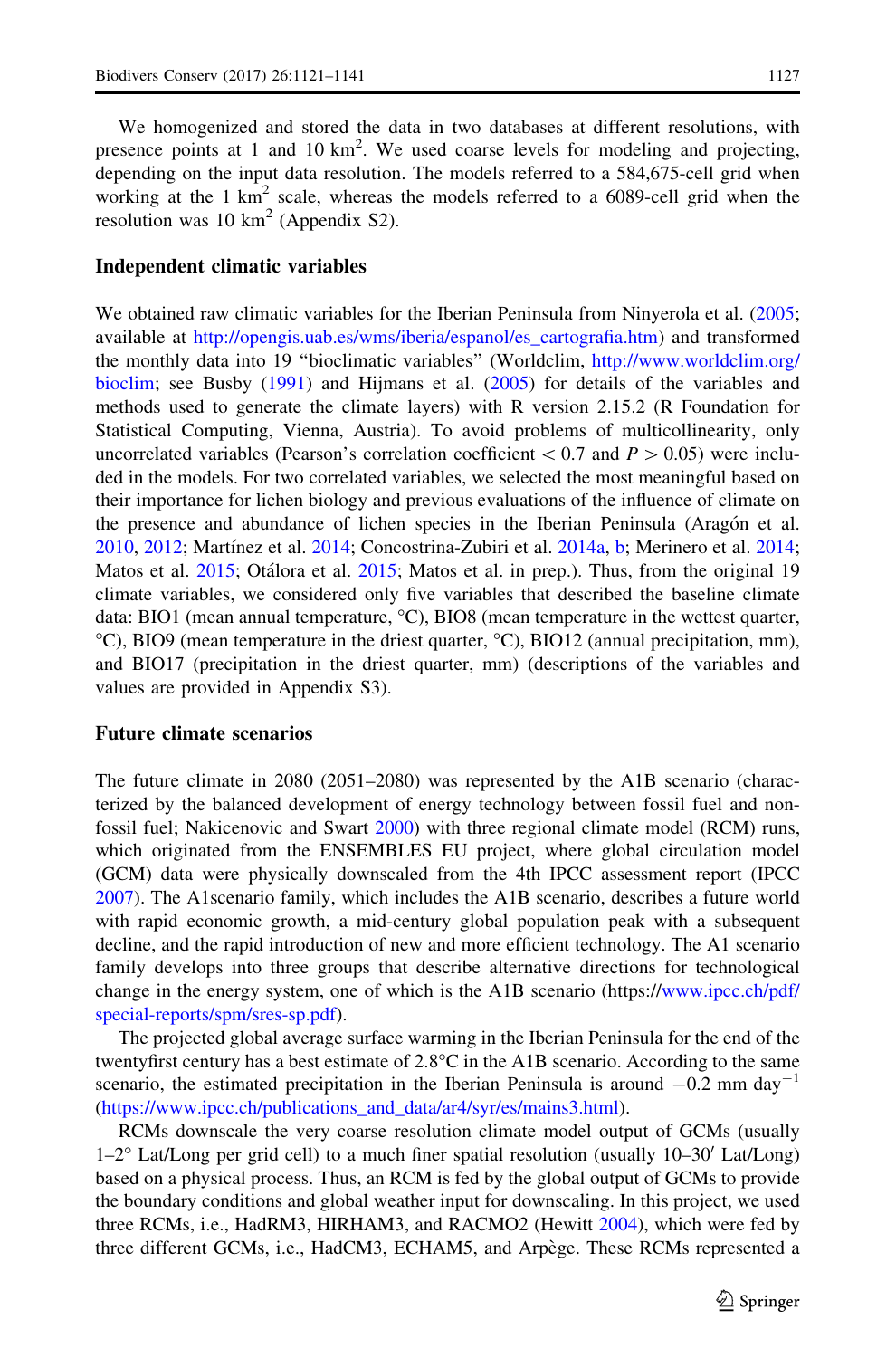wide range of future climate projections. All of the RCM scenarios were interpolated to the same spatial resolution of 30 arc-seconds ( $\sim$ 1 km) for the 30-year mean monthly temperature and precipitation values. These monthly values were used to calculate the 19 bioclimatic variables in Worldclim for the 2080 time period (see Appendix S4).

#### Modeling and projection

Bioclimatic envelope models are sensitive to the mathematical functions used to describe species distributions (Arau $\acute{u}$  et al. [2005;](#page-16-0) Arau $\acute{u}$  and New [2007\)](#page-16-0). We quantified the exposure of species to climate change by using an ensemble of various model projections, which yielded a lower mean error than that of any of the constituent individual forecasts (Thuiller [2003;](#page-20-0) Araújo and New [2007\)](#page-16-0).

Three alternative techniques were used to model the current presence of each single species: generalized linear models (GLMs), generalized additive models (GAMs), and classification and regression tree (CART) analysis. (1) GLM (McCullagh and Nelder [1989\)](#page-19-0): GLMs were built, before applying backward and forward stepwise variable selection procedures based on Akaike's information criterion (Akaike [1974\)](#page-16-0) to select the most significant variables. The model fit was evaluated using the adjusted  $D^2$  according to Weisberg ([1980\)](#page-20-0). The agreement between predictions and observations was assessed using the standard area under the curve (AUC) measure based on the receiver operating char-acteristic plot (Fielding and Bell [1997](#page-17-0)). Only projections from models where  $AUC > 0.7$ (Swets [1988](#page-20-0)) were considered in subsequent analyses in order to avoid using poorly calibrated models. We also evaluated the model accuracy using Cohen's kappa (k; Cohen [1960\)](#page-17-0). (2) GAM (Hastie and Tibshirani [1990](#page-18-0)): GAMS are nonparametric extensions of GLMs, which are more data-driven than GLMs, where they allow both linear and complex additive responses shapes (Pöyry et al. [2008](#page-19-0)). A stepwise variable selection procedure was also performed, where the model fit was evaluated using the percentage deviance. AUC and k were calculated as for the GLMs, where the models with  $AUC < 0.7$  were discarded. (3) CART (Breiman et al. [1984\)](#page-16-0): CART is a procedure that employs a 10-fold crossvalidation to select the best trade-off between the number of leaves in the tree and the explained deviance. CART is used less commonly than the two previous methods, but it is accurate and useful (Thuiller [2003](#page-20-0)). Trees were pruned to their optimal size using the complexity parameter (Venables and Ripley [2002](#page-20-0)) and models were evaluated using Cohen's k (Cohen [1960\)](#page-17-0). If  $k < 0.4$  (Araújo et al. [2005\)](#page-16-0), only GLM and GAM were considered to build the ensemble map.

For each species, we used the initial number of presence records (Appendix S2) and 200 pseudo-absences selected randomly across the study area between these points with a probability of occurrence  $\leq 0.2$  (Chefaoui and Lobo [2008](#page-17-0)). Randomly selected pseudoabsences yield the most reliable distribution models (Barbet-Massin et al. [2012\)](#page-16-0). The species presence input data ranged from 20 to 159 points (Appendix S2).

Not all of the five climatic variables were used when fitting models for species with less than 50 presence points. To avoid over-parameterization, we employed a rule-of-thumb where we included one explanatory climatic variable for each 10 presence points. All three models (GLM, GAM, and CART) were run for each species and the calibrated models were then used to project the species distributions. The likelihood of occurrence was projected for individual species based on present-day modeled climate data (Ninyerola et al. [2005](#page-19-0)) and the future climate in 2080 using the A1B scenario with three RCMs.

Finally, an ensemble projection map was developed for each species by combining the single output climate suitability maps. The likelihood under current conditions was the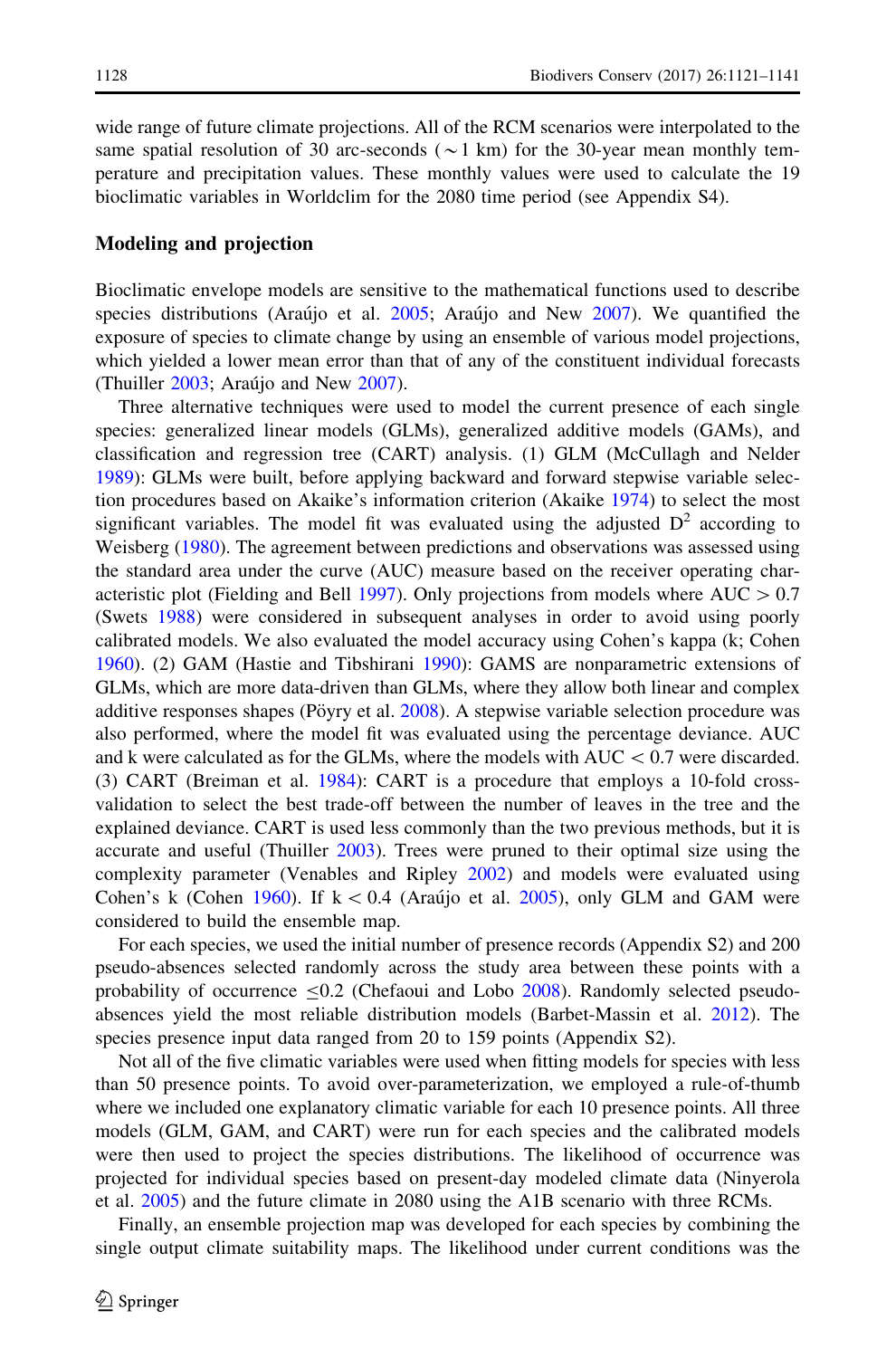<span id="page-8-0"></span>average of the projected maps (obtained from the three algorithms), whereas the likelihood under future conditions was the average of nine combinations (three algorithms and three possible scenarios). This allowed us to assess the projected uncertainty due to the variability attributable to statistical methods and the modeled climate.

To produce binary maps of the current and future climate suitability, the ensemble maps for each species were reclassified into presence/absence values. We tested two different threshold likelihood values, i.e., 0.5, which has been used widely in many studies (i.e., Manel et al. [1999](#page-18-0); Bailey et al. [2002\)](#page-16-0), but this option has received many objections from various researchers (Osborne et al. [2001;](#page-19-0) Liu et al. [2005\)](#page-18-0), so we also used a threshold 0.7 to discriminate presences and absences. Both obtained very similar results for the proportional range shifts, so the more conservative threshold of 0.7 was fixed. Binary maps of the modeled current and future distributions were used to calculate species-specific impact metrics, as described in Table 2.

#### Species traits

Potentially important lichen species traits were considered and classified as ''functional'' or ''ecological'' traits. Data were obtained from bibliographic sources (except the current distribution) (Table [1\)](#page-4-0), as follows.

Functional traits: (1) Species thallus size (mm): average maximum diameter of the thallus, where L = large (diameter  $>5$  mm) and S = small (diameter  $\leq 5$  mm). This threshold size split the species data into two balanced groups, which were similar to the micro- and macrolichen groups. Data were used from different studies (i.e. Burgaz and Martínez [2003;](#page-16-0) Aragón et al. [2005;](#page-16-0) Otálora et al. [2008](#page-19-0); Carballal et al. [2010](#page-17-0); Prieto et al.  $2010$ ; Múñiz and Hladún  $2011$ ; etc.). Thallus size is related to the water-holding capacity and/or maintenance cost (Gauslaa and Solhaug [1998;](#page-18-0) Fos et al. [1999](#page-17-0)). (2) Growth form: this factor describes the main growth forms of lichens (classified according to Asplund and Wardle [2013\)](#page-16-0). The species studied were grouped into:  $Cr =$  crustose,  $S =$  squamulose,  $Fr =$  fruticose, and  $Fo =$  foliose. Lichen morphology is related to the water uptake and water-holding capacity. For example, crustose lichens are expected to resist drought events because of their desiccation tolerance, whereas the foliose and fruticose growth forms are more sensitive to desiccation (Büdel and Scheidegger [2008](#page-16-0); Giordani et al. [2012;](#page-18-0) Nascimbene and Marini [2015](#page-19-0)). (3) Photobiont type: primary photobiont in a symbiosis as a two-level-factor:  $G =$  green-algae and  $C =$  cyanobacteria. Only the primary photobiont

| Variable                | Description                                                                          | Unit            |
|-------------------------|--------------------------------------------------------------------------------------|-----------------|
| Current<br>distribution | Suitable climatic area under current conditions. (Threshold likelihood = $70\%$ )    | km <sup>2</sup> |
| Future distribution     | Suitable climatic area under future conditions. (Threshold likelihood $= 70\%$ )     | km <sup>2</sup> |
| Exposure                | Future distribution-current distribution                                             | km <sup>2</sup> |
| Relative exposure       | (Exposure/current distribution) $\times$ 100                                         | $\%$            |
| Gain                    | Suitable areas under future conditions (net gain/current distribution) $\times$ 100  | $\%$            |
| Loss                    | Suitable areas under current conditions (net loss/current distribution) $\times$ 100 | %               |
| Shift                   | (Net gain + net loss)/(current distribution + future distribution) $\times$ 100      | $\%$            |

Table 2 Impact metrics. List of variables and their calculation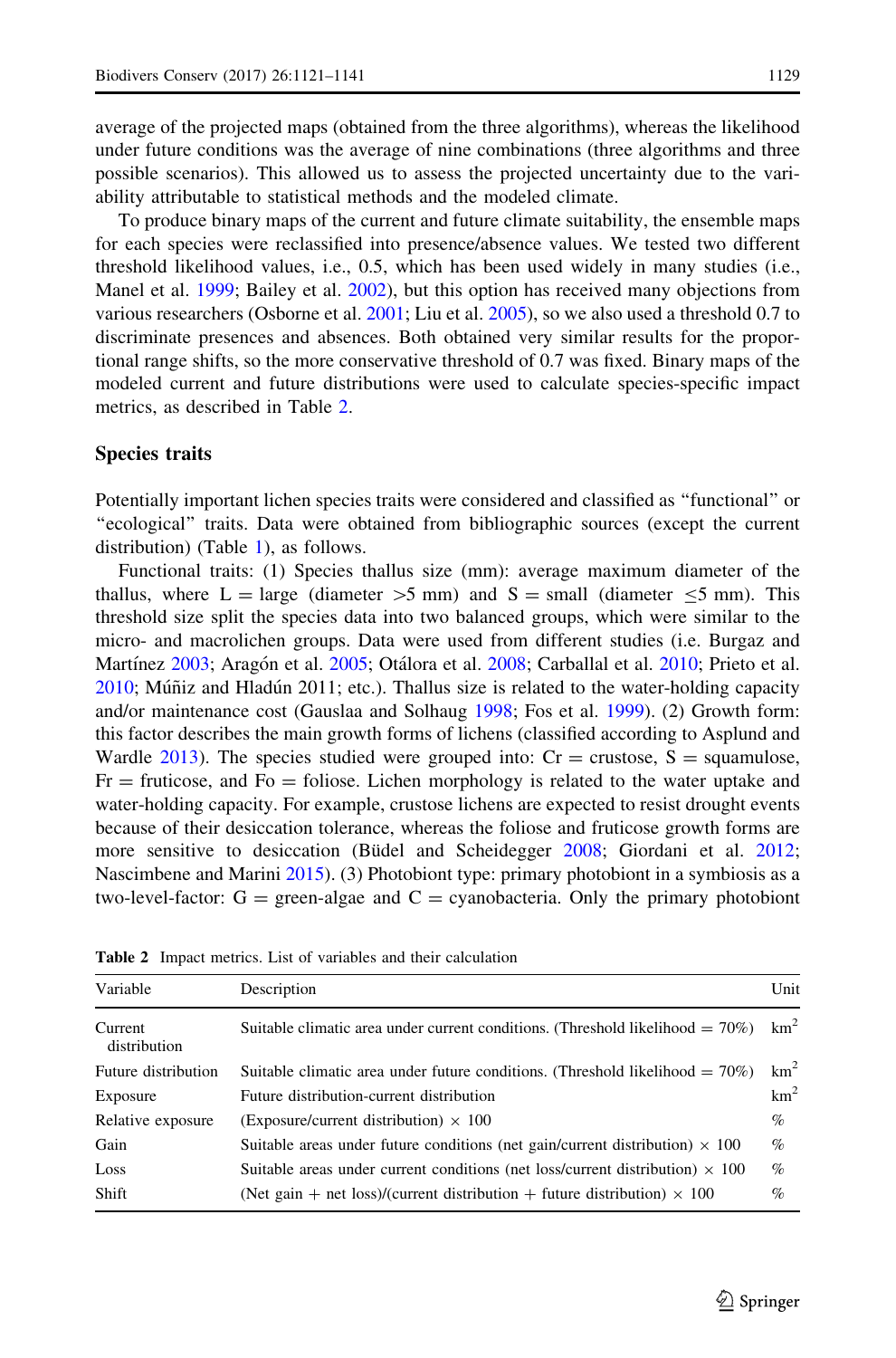was considered for tripartite lichens (more than one photobiont). The photobiont type is related to lichen physiology. Cyanolichens depend entirely on liquid water for positive carbon gain (Lange et al. [1986](#page-18-0)), whereas green-algae lichens and tripartite lichens are only activated by humid air (Nash III [2008\)](#page-19-0). Furthermore, the thallus hydration values for net photosynthesis are also different, where photobionts play an important role in the water-holding capacity (Merinero et al. [2014\)](#page-19-0). The functional trait values obtained for each species from bibliographic sources are shown in Table [1.](#page-4-0)

Ecological attributes: (4) Modeled current distribution: the suitable climatic area  $(km^2)$ calculated under current conditions (we used the modeled current distribution because voucher data may under-represent the actual distributions due to sampling bias). We treated the modeled current distribution range as an attribute that represented the wider or narrower distribution area of each species. Widely distributed species with less strict environmental requirements may have a greater ability to expand their range boundaries or habitat niches, and thus they may be more resistant to climate change (Angert et al. [2011;](#page-16-0) Kharouba et al. [2013](#page-18-0)). (5) Substrate type (Asplund and Wardle [2013](#page-16-0)): the substrate type on which a lichen species can grow,  $E =$  epiphytic or corticolous,  $T =$  terricolous, and  $Sx =$  saxicolous. Not all of the available substrates have the same ecological implications. Thus, saxicolous lichens are usually more exposed to drying out and terricolous lichens compete more directly with vascular plants for resources (i.e. Bruun et al. [2006;](#page-16-0) Baniya et al. [2014;](#page-16-0) Rai et al. [2015\)](#page-20-0). In addition, epiphytes are strongly dependent on their host's dynamics (Shiver et al. [2011](#page-20-0); Ellis et al. [2014](#page-17-0)) and their own response to climate change (Felicísimo et al. [2012\)](#page-17-0) (Table [1\)](#page-4-0).

#### Climate change impact evaluation

To evaluate the impacts of climate change on the lichen species, we calculated seven impact metrics to estimate specific distribution changes and the exposure to climate change (see Table [2](#page-8-0) for descriptions of the variables).

The modeled current distribution and future distribution  $(km<sup>2</sup>)$  were calculated as the aerial extent for both the modeled current and future conditions using binary consensus maps (likelihood threshold  $\geq 70\%$ ). In the following, we refer to these as the current and future distributions for simplicity. Exposure was the difference between the future and current distribution. The values obtained were used to calculate the distribution variation as: ((future-current distribution)/current distribution)\*100)), in order to determine the relative exposure to climate change. Thus, high negative relative exposure values indicate that a species is at a higher risk when affected by climate change, whereas higher positive values indicate lower risk.

Spatially explicit future and current distributions were overlapped by Geographic Information System to calculate the specific area gain or loss. Gain indicates that a species is less vulnerable to climate risk, where overlapping represents new climatic areas where the species might migrate (gain  $=$  (net gain/current distribution)  $*$  100). Loss indicates the proportional area lost, where a larger value denotes higher species vulnerability  $(loss = (net loss/current distribution) * 100)$ . The species distribution range shift was also calculated (shift  $=$  (net gain  $+$  net loss)/(current distribution  $+$  future distribution). A value closer to 100 indicates less overlap between the current and future distributions. This approach provides a measure of the distance a species might have to migrate.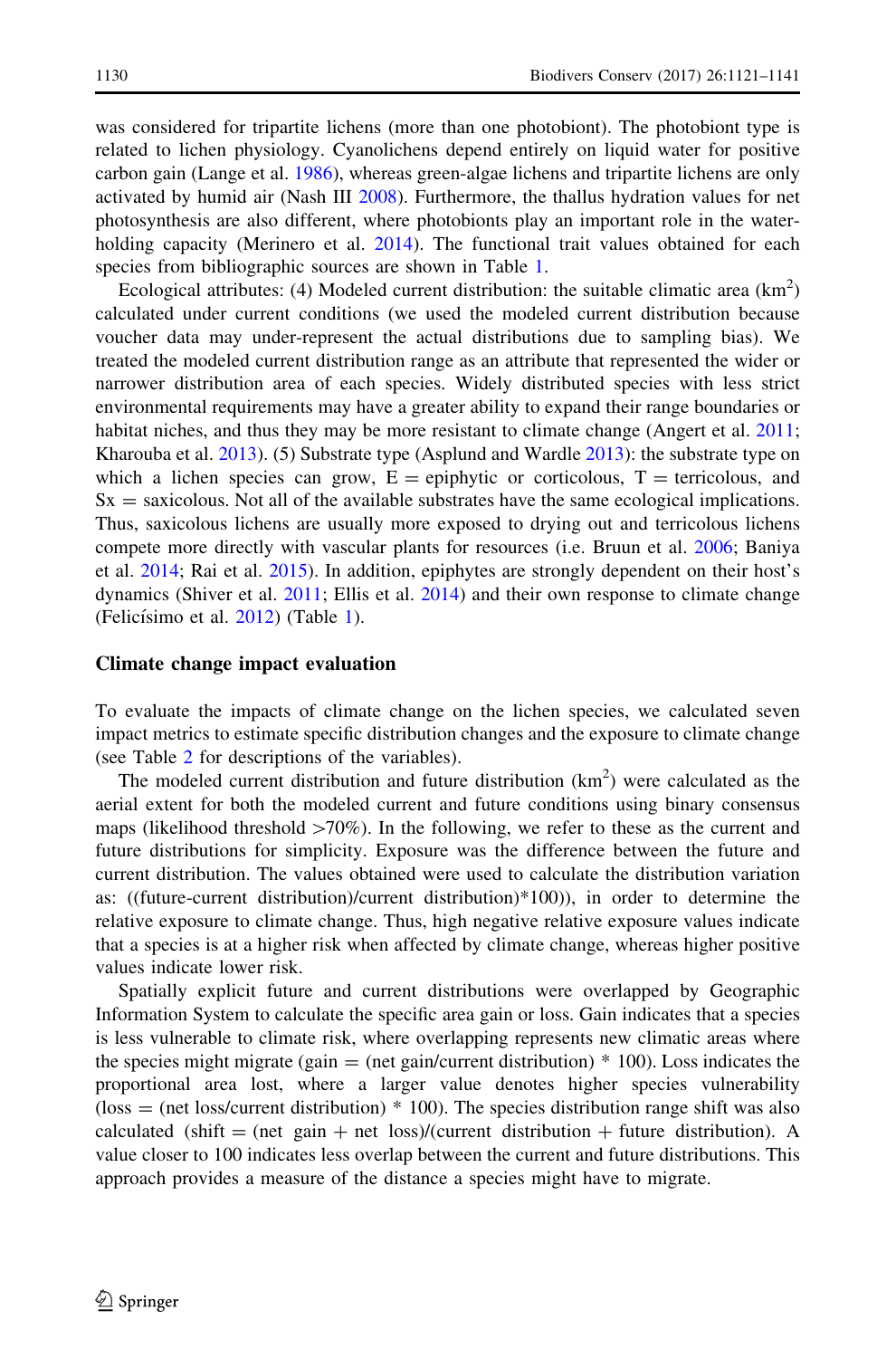#### Trait–impact relationships

We used GLMs to test for associations between each trait/attribute and each impact metric. For factors with more than two levels, we used the lm and Tukey HSD test in R version 2.15.2 (R Foundation for Statistical Computing, Vienna, Austria). Five traits and attributes were tested as explanatory variables (see Table [1\)](#page-4-0) and the response variables were the seven impact metrics (described in Table [2](#page-8-0)), except for the current distribution, which was used as a proxy of the distribution range breadth.

To avoid multicollinearity, we ensured that all the predictor variables had correlations  $< 0.7$ . The residuals obtained from the GLMs were generally uniformly distributed.

The current and future distributions were square root-transformed to satisfy the model assumption of normality. The response variables shift and exposure were normally distributed, and thus ''identity'' was used as the link function. Relative exposure, gain, and loss had trimodal distributions, so we could not directly test the effects of species traits on them. However, we analyzed the effects of traits on gain using the subsample of species with positive exposure values (future distribution  $\geq$  current distribution). Gain was natural log-transformed and we used the link function ''identity.'' Similarly, loss was analyzed using the subsample of species with negative exposure values. We analyzed the absolute value of loss using  $link = "logit"$ .

# Results

The model accuracy varied depending on the statistic used (Appendix S2). The AUC values were within an acceptable range  $(GAMs: 0.76 < AUC < 0.95;$  GLMs:  $0.78 \leq AUC \leq 0.97$  and the k values were also adequate [GAMs:  $0.34 \leq k \leq 0.87$ ; GLMs:  $0.37 \times k\lt0.83$ ; CART:  $0 \lt k\lt0.95$ , excluding CART models where  $k\lt0.4$ (Appendix S2)]. The models explained 23–100% of the variance in the lichen distribution using GAMs, where the  $D^2$  values (GLMs) varied between 0.22 and 0.77 (Appendix S2).

## Projected potential areas and calculated range shifts

Our results showed the variability in the species distributions under current and future conditions. The distributions under current climatic conditions varied from  $5440 \text{ km}^2$  for Staurolemma omphalarioides to an almost ten times larger range for Chaenotheca chrysocephala  $(49,127 \text{ km}^2)$  $(49,127 \text{ km}^2)$  $(49,127 \text{ km}^2)$  (Table 1). The mean value of the current distribution was  $20,541$  km<sup>2</sup>, which decreased by more than  $30\%$  under future conditions. The relative exposure values were negative for most of the species (31 out of 41) and quite high (mean  $= -21.97\%$  $= -21.97\%$  $= -21.97\%$ , Table 1). The general results indicated a projected loss of bioclimatic space for most of the species.

We observed that the 41 species tended to fall into three natural groups according to our impact metrics. We considered the first group to be highly vulnerable because they had a high loss  $(\leq 70\%)$ , no gain, and negative relative exposure (Table [1\)](#page-4-0). The seven taxa in this group comprised Peltigera elisabethae, P. hymenina, P. leucophlebia, P. membranacea, P. polydactylon, P. venosa, and Solorina saccata. Peltigera elisabethae (Fig. [1e](#page-11-0)) was an extreme case, which was restricted to some areas of the Cordillera Cantábrica and the Pyrenees under future conditions. The second group comprised 10 species (''moderately vulnerable'') with positive relative exposure values and a considerable gain in most cases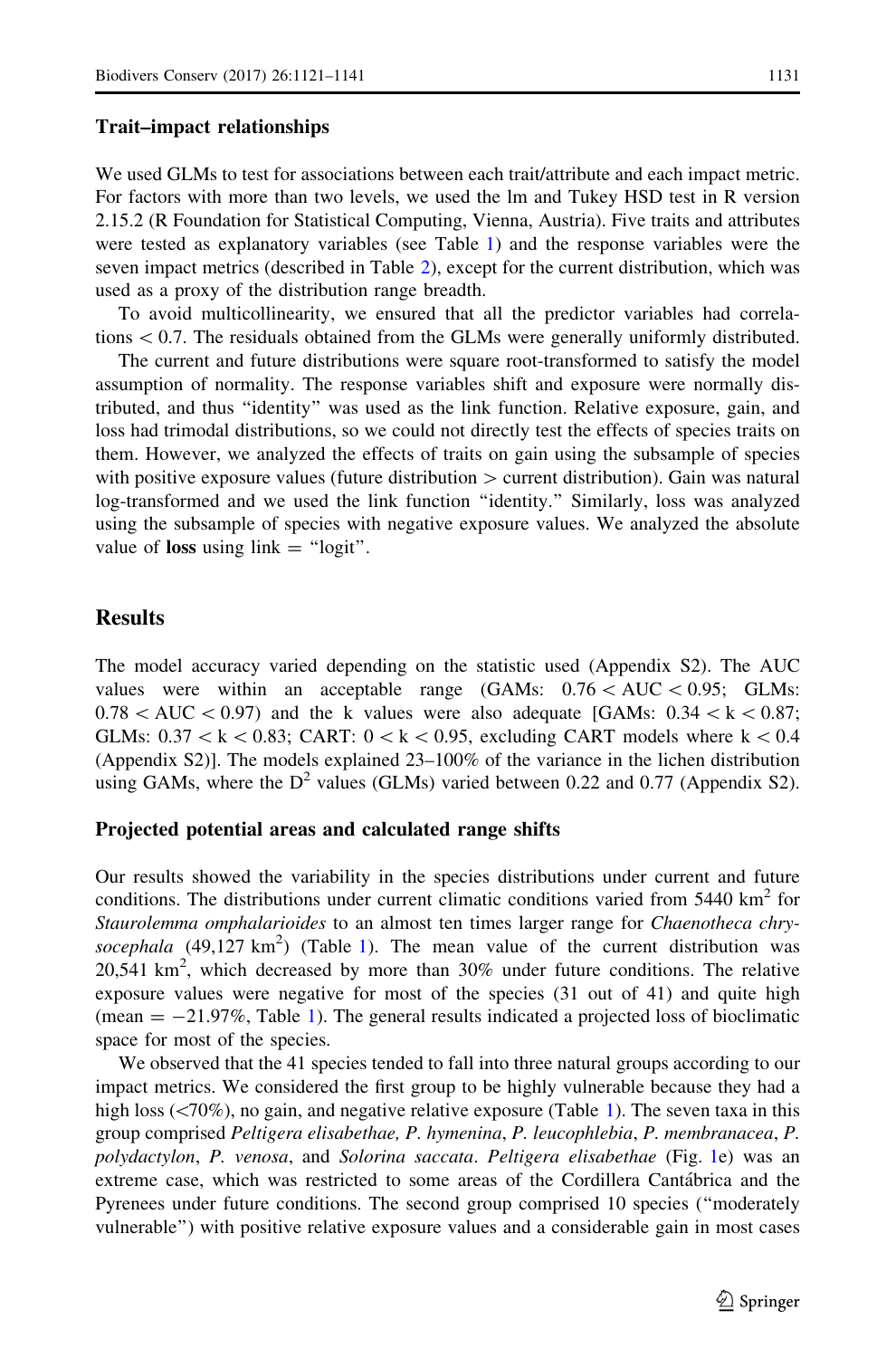<span id="page-11-0"></span>

Fig. 1 Climatic suitability maps. Moderately vulnerable species: a Cladonia mediterranea, b Solenopsora holophaea; vulnerable species with different responses: c Staurolemma omphalarioides, d Lobaria pulmonaria; highly vulnerable species: e Peltigera elisabethae, f Solorina saccata

(Buellia cedricola, Calicium glaucellum, Cladonia mediterranea (Fig. 1a), Fuscopannaria ignobilis, Leptogium furfuraceum, Lobarina scrobiculata, Peltigera neckeri, Pyrrhospora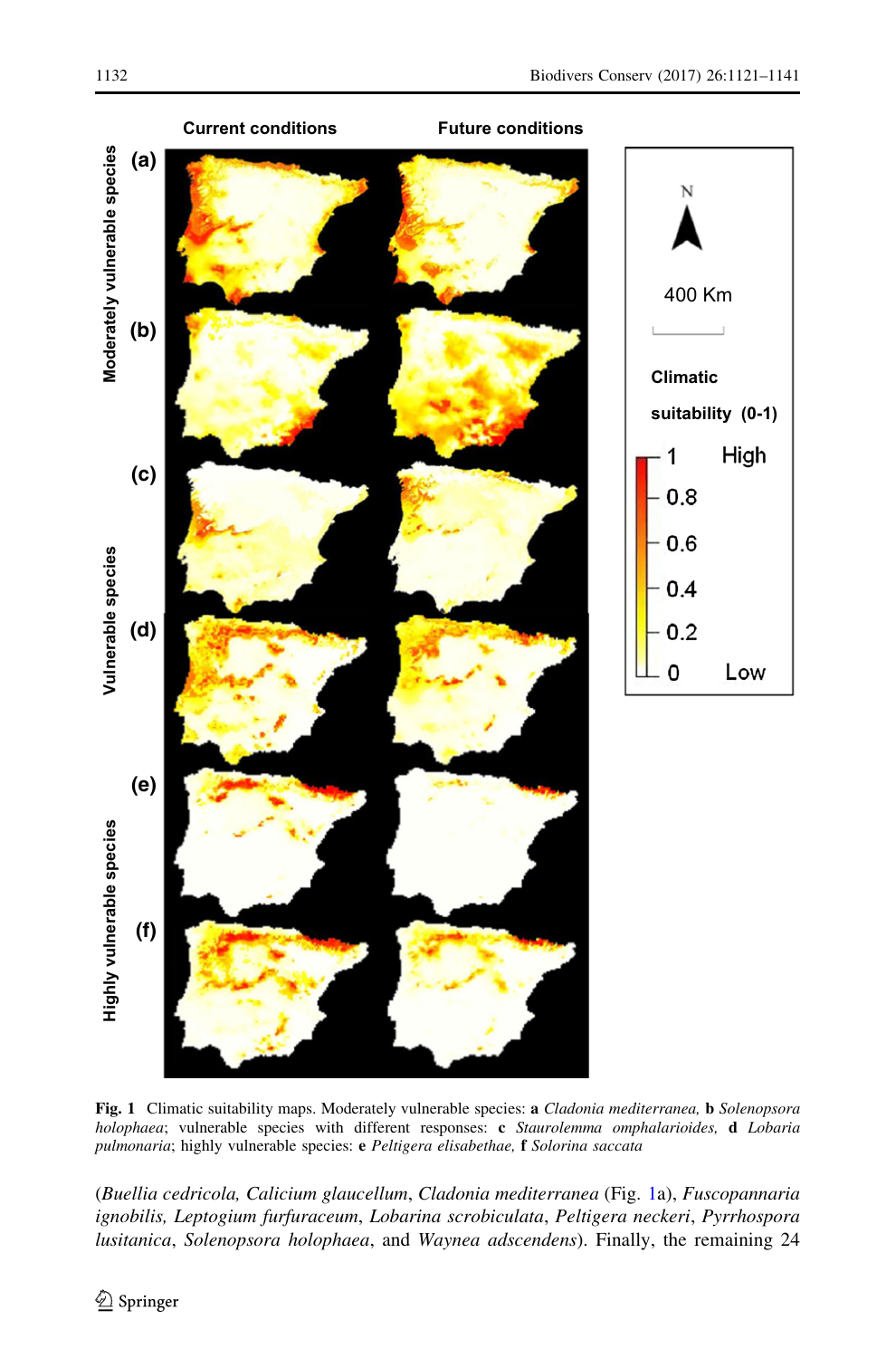species comprised a group of ''vulnerable'' species with different responses, where they all had high loss values (loss  $>50\%$ ) and a negative relative exposure with variable gains (gain values  $= 0.29 - 57.83\%$ ). This largest group of species mainly lost climatic space to a different extent, such as *Lobaria pulmonaria* (Fig. [1d](#page-11-0)) with a reduced distribution (relative exposure  $= -66.57\%$ , loss  $= 92.57\%$ , shift  $= 89.76\%$ ; see Table [1](#page-4-0)), and Staurolemma  $omphalaroides$  (Fig. [1](#page-11-0)c), the distribution of which exhibited a clear northward displace-ment (also see Table [1,](#page-4-0) shift  $= 99.73\%$ ) but it was not reduced due to distribution gains  $(gain = 44.67\%, Table 1).$  $(gain = 44.67\%, Table 1).$  $(gain = 44.67\%, Table 1).$ 

The shift values showed that future climatic conditions led to distribution displacements in all species (Table [1\)](#page-4-0). The future and current distribution areas of species such as Staurolemma omphalarioides, which had a very high shift value (99.73%) (also see Fig. [1c](#page-11-0)), had almost no overlap.

#### Impacts and traits/attributes

Growth form was the only trait with no effect on any of the impact metrics considered. None of the traits/attributes affected the shift response variable.

Species thallus size was the trait that had the strongest relationship with the climate change impact metrics. Thus, smaller species will have a higher future distribution, higher exposure, and lower habitat loss. Photobiont type was another notable functional trait. Green-algae lichens had significantly higher gain values when tracking suitable climatic conditions (Table 3).

Among the ecological attributes, substrate type was related to the future distribution. Terricolous lichens had smaller distributions under future conditions compared with saxicolous and epiphytic lichens. The modeled current distribution was also relevant when evaluating exposure because species with reduced current distributions tended to have higher exposure values (Table 3).

| Impact metric       | Trait                | Level                | Estimate $\pm$ SD  | P value |
|---------------------|----------------------|----------------------|--------------------|---------|
| Future distribution | <b>Size</b>          | Intercept            | $84.92 \pm 10.95$  | < 0.001 |
|                     |                      | Small                | $41.42 \pm 15.68$  | 0.011   |
|                     | Substrate type       | Intercept            | $120.93 \pm 10.68$ | < 0.001 |
|                     |                      | Saxicolous           | $6.89 \pm 27.23$   | 0.814   |
|                     |                      | Terricolous          | $-45.04 + 16.77$   | 0.011   |
| Exposure            | <b>Size</b>          | Intercept            | $-13,478 \pm 2918$ | < 0.001 |
|                     |                      | Small                | $13.965 \pm 4177$  | 0.001   |
|                     | Current distribution | Intercept            | $53.52 \pm 12.11$  | 0.314   |
|                     |                      | Current distribution | $-0.58 \pm 0.23$   | 0.015   |
| Gain                | Photobiont           | Intercept            | $3.41 \pm 0.28$    | < 0.001 |
|                     |                      | Green-algae          | $1.45 \pm 0.36$    | 0.004   |
| Loss                | <b>Size</b>          | Intercept            | $4.19 \pm 0.22$    | < 0.001 |
|                     |                      | Small                | $-0.79 \pm 0.36$   | 0.035   |
|                     |                      |                      |                    |         |

Table 3 GLM results for the effects of each trait on each impact metric

Only significant traits are shown. Current distribution = modeled current distribution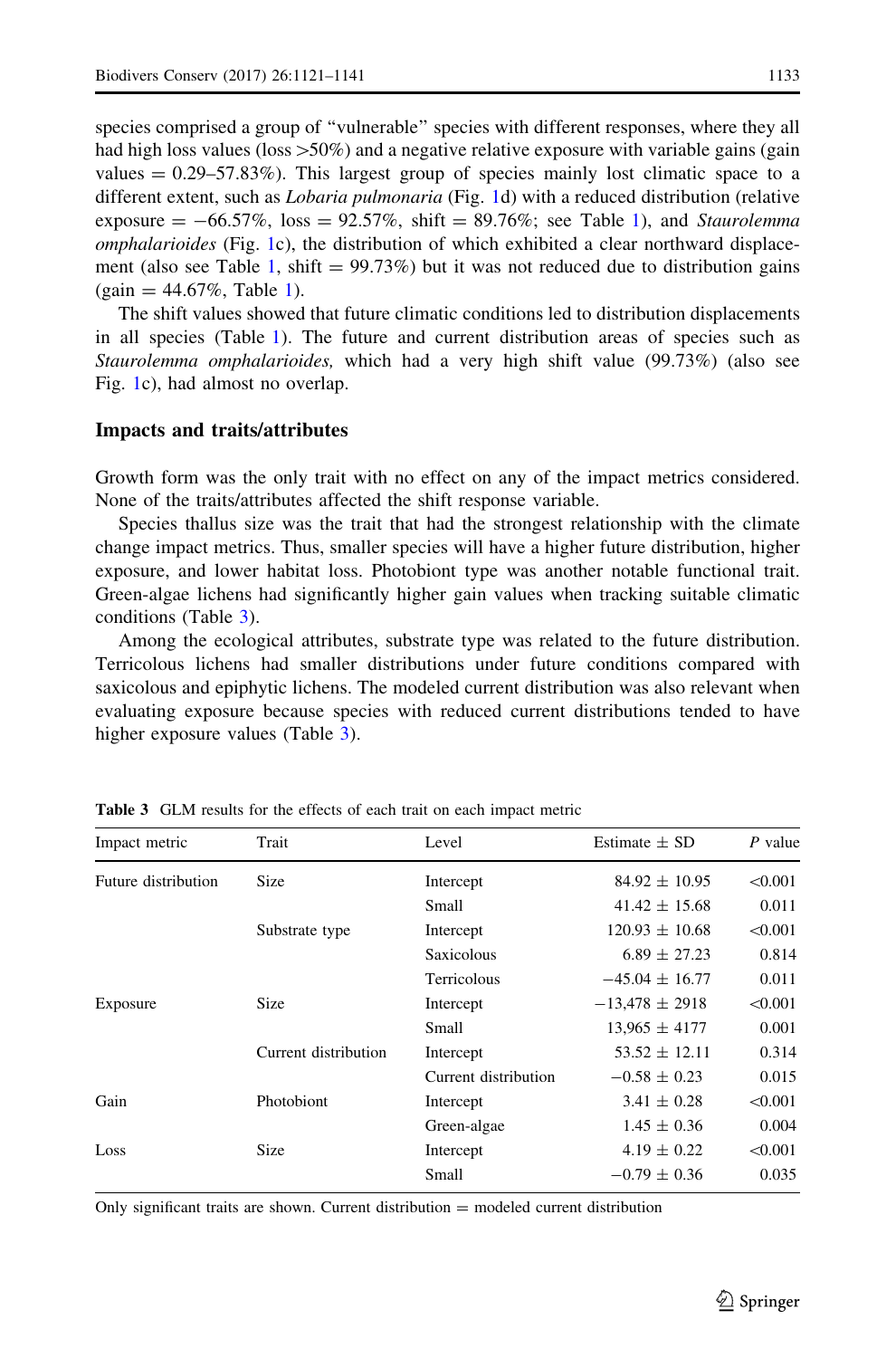# **Discussion**

Previous studies have noted that lichens are among the most sensitive organisms to climate change (Aptroot and van Herk [2007](#page-16-0); Ellis [2013\)](#page-17-0). Our study provides a general view of the projected impacts of climate change on lichens, including a high number of species from various genera with differences in their ecology, distribution area, and functional traits (but see Ellis et al. [2007a,](#page-17-0) [b,](#page-17-0) [2014](#page-17-0), Allen and Lendemer [2016\)](#page-16-0). Our results strongly suggest a loss of bioclimatic space for most species (75% of species studied) but an increase for some (10 species). Our results also demonstrate that the relative exposure, susceptibility, and vulnerability are species-specific, but some general response patterns might be established according to different traits and attributes.

Overall, our results indicated geographical shifts for all of the species studied. Moreover, most of the predicted shifts involve a contraction of the distribution, thereby leading to reduced species ranges. Indeed, the mean distribution of the species considered decreased by 30% under future climate conditions, which is consistent with the declines in lichen occurrence determined by experimental studies following the simulated effects of climate change (Aptroot and van Herk [2007](#page-16-0); Ellis et al. [2007a](#page-17-0); Escolar et al. [2012;](#page-17-0) Allen and Lendemer [2016](#page-16-0)). Our results are in agreement with many previous studies in other groups of organisms (e.g., Root et al. [2003;](#page-20-0) Chen et al. [2011;](#page-17-0) Bellard et al. [2012\)](#page-16-0). The convergence of these predictions in terms of reduced distribution areas or even species losses in many different organisms support the robustness of this general trend, and thus it might be interpreted as a major threat to biodiversity.

However, climate change could also have positive effects on bioclimatic ranges, especially in Mediterranean species such as Buellia cedricola and Cladonia mediterranea, as well as in Pyrrhospora lusitanica, Solenopsora holophaea, and Waynea adscendens with a Mediterranean Atlantic distribution. Moreover, species such as *B. cedricola*, *S.* holophaea, and W. adscendens currently have a restricted world distribution (Global Biodiversity Information Facility; [www.gbif.org](http://www.gbif.org), accessed on 28/09/2016), but their future distribution ranges will increase in the Iberian Peninsula by more than 170%, thereby suggesting that these species will have a wider world distribution area in the future. According to our study, 10 species expanded their distributions, including those mentioned earlier, as well as other species that we did not expect to have increased ranges in the future. For instance, *Peltigera neckeri* has a general Holarctic distribution but it mainly occurs in the Mediterranean region in the Iberian Peninsula (Burgaz and Martínez [2003\)](#page-16-0). It was the only Peltigera species considered in this study with an increased distribution area in the future. In addition, *Calicium glaucellum* has a temperate to boreal montane global distribution but it is more frequent in the meso- and supramediterranean belts of the Mediterranean region in the Iberian Peninsula (Muñiz and Hladún [2011](#page-19-0)). Mild temperate species such as *Leptogium furfuraceum* or *Lobarina scrobiculata* will also increase their distribution area, where L. scrobiculata is a species in the genus Lobaria s. lat. that is better suited to the summer drought with the Mediterranean climate (Burgaz and Martínez [2003](#page-16-0)).

The climate change predictions for the Iberian Peninsula indicate increases in temperature and reduced precipitation, so the species with current Mediterranean distribution will have better conditions in the future and their distribution areas will increase. Longterm monitoring studies have shown that warm-temperate lichens have increased their European distributional ranges, whereas species specific to cold and wet environments have decreased or disappeared (e.g., Herk et al. [2002](#page-18-0)). Ellis et al. ([2007b](#page-17-0)) also found an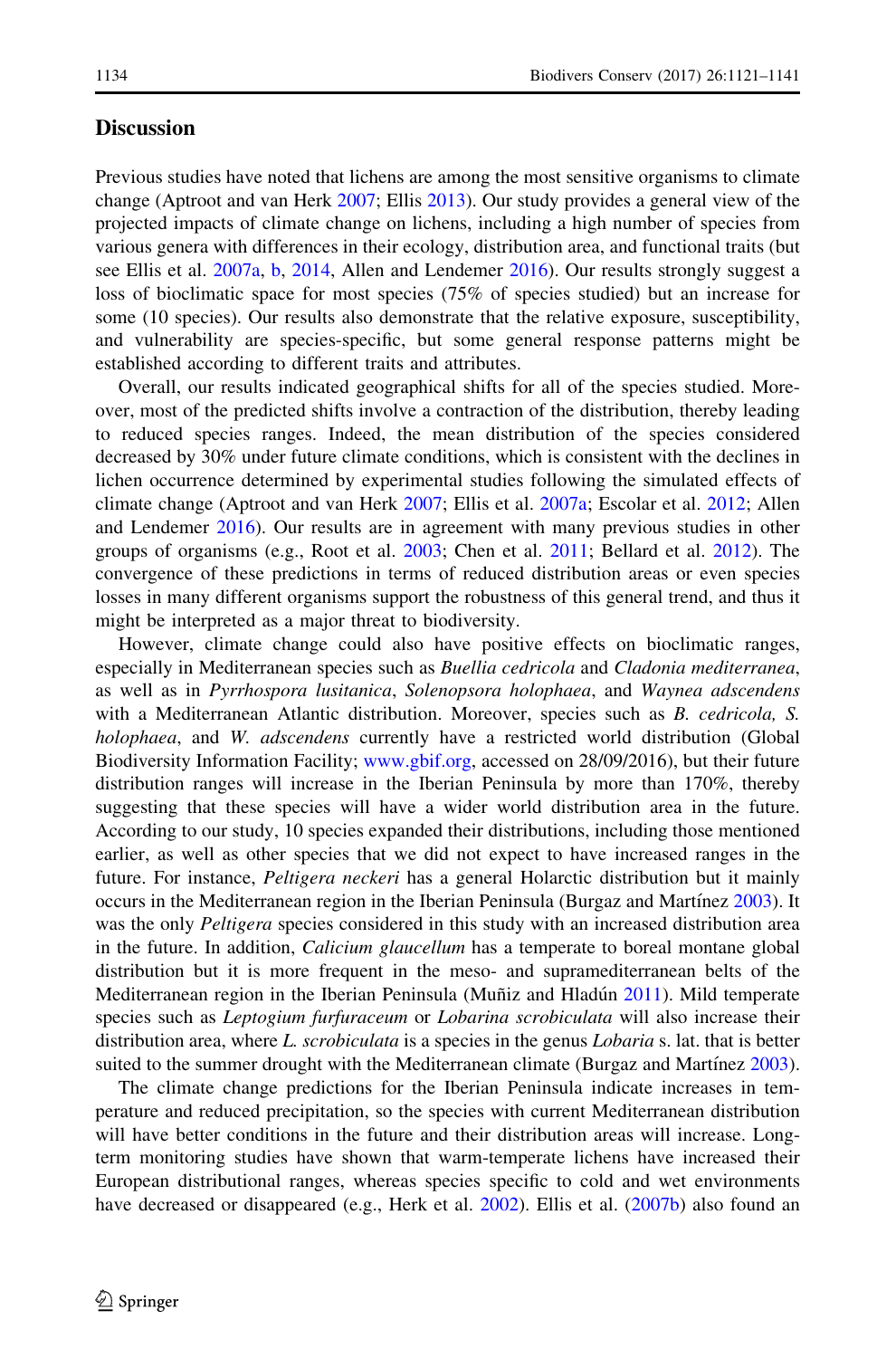increase in response to future climate change in the potential range of *Lecanora populi*cola, a lichen species in northern Britain.

In addition, another group of species will lose more than 70% of their current modeled distribution area, most of which are large macrolichens with cyanobacteria as their photobionts. Decreases in these species will lead to great biomass losses in the forests where they grow, thereby affecting nutrient cycles and the provision of food and habitats for animals (Sillett et al. [2000](#page-20-0); Edman et al. [2008](#page-17-0); Ellis [2012](#page-17-0)). For instance, among the 12 Peltigera species analyzed, nine with a Holarctic distribution will lose more than 70% of their area. This was an expected result given the ecological characteristics of these species, as well as the loss of distribution area for species linked to high mountains, such as Catapyrenium cinereum, or C. daedaleum with a boreal montane to arctic alpine distribution (Table [2\)](#page-8-0). Similar results were obtained by Allen and Lendemer ([2016](#page-16-0)) in a study of the impact of climate change on endemic and high-elevation lichens in the Southern Appalachians, USA, where they found distributional losses of over 93% in all of the species they studied. However, surprisingly, our results indicate that species with a continental Mediterranean distribution (characterized by moderately humid summers and cold, dry winters) and an extremely restricted world distribution, such as Cetraria crespoae and Pertusaria paramerae (Crespo and Vězda [1985;](#page-17-0) Barreno and Vázquez [1981;](#page-16-0) Roux et al. [2003a,](#page-20-0) [b;](#page-20-0) Halici et al.  $2010$ ; Muñiz et al.  $2013$ ), will also lose more than 70% of their current distribution area, which probably makes them the most vulnerable species considered in this study (Table [1](#page-4-0)).

Moreover, our analysis identified a significant relationship between the functional traits and ecological attributes of some lichen species and their responses to climate change impacts. Smaller species such as *Calicium glaucellum* or *Waynea adscendens* will respond better to future climatic conditions because they are less exposed, susceptible, and vulnerable. Several studies have shown that larger thalli such as those of *Peltigera*, Nephroma, and *Lobaria* species require greater water availability (Merinero et al. [2014\)](#page-19-0), and a higher biomass could imply higher costs of maintenance as they occur on plants (Milla and Reich [2007\)](#page-19-0).

Other traits were also related to the future distribution of species and their susceptibility to change. In terms of substrate type, terricolous lichens such as Catapyrenium species or Placidium imbecillum will have smaller future distributions compared with epiphytes. These results may accurately reflect the situation for soil lichens because lichens that grow directly on the soil respond more directly to climatic parameters (Escolar et al. [2012;](#page-17-0) Concostrina-Zubiri et al. [2014a](#page-17-0)).

As expected, green-algae lichens exhibited less susceptibility to climate change than cyanolichens. Among the lichens with enlarged distribution areas, green-algae lichens will undergo greater expansions under future climate conditions. Lichens with a green photobiont perform better under drier conditions (Lange et al. [1986](#page-18-0)); therefore, green-algae lichens will respond better in the drier conditions predicted for the Iberian Peninsula (IPCC [2007\)](#page-18-0).

Species with small modeled current distributions had higher relative exposure values. These species are usually found in habitat types that are relatively rare at present in the Iberian Peninsula, where most of them grow in habitats with extreme Mediterranean conditions, which could become more common when climatic conditions change in the next few decades (IPCC [2007\)](#page-18-0). Cladonia mediterranea (gain  $= 111.99\%$ ) and Solenopsora holophaea (gain  $= 174.75\%$ ) are mainly Mediterranean species with restricted distributions in Europe, where their bioclimatic niches are linked to warm and dry areas (Rubio-Salcedo et al. [2013\)](#page-20-0). Ellis and Coppins [\(2006](#page-17-0)) also found an increase in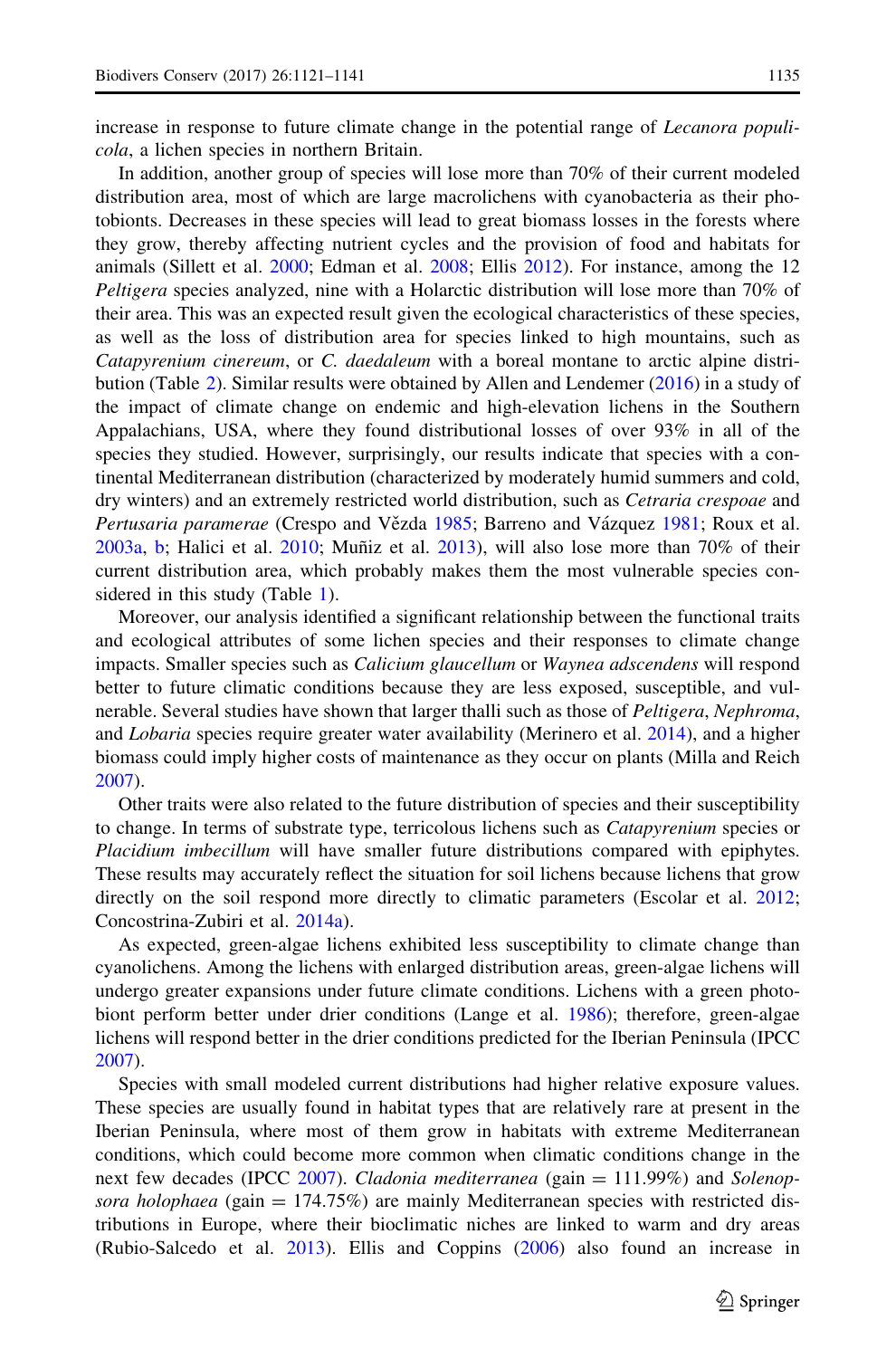suitable areas for ''southern species'' (that require warmer temperatures and tolerate drought better) in Scotland. A species may be locally abundant in sandy coastal areas, rocks, and dunes, such as Cladonia mediterranea, for which the models predicted an increase in the distribution area, but these habitats are currently threatened and disturbed (Morillo and Gómez-Campo [2000](#page-19-0); Cogoni et al. [2011](#page-17-0)), and they may be threatened more in the future due to the predicted rise in the sea level (Moreno et al. [2005](#page-19-0)). This example highlights how complex interactions between global change factors are not considered in these models and these interactions may decrease or increase the future extinction risk (Pereira et al. [2010](#page-19-0)).

Our approach provides a valuable tool for exploring how lichen species will respond to climate change in the Iberian Peninsula and how specific traits and attributes are associated with these responses. Nevertheless, these results should be interpreted with caution given the assumptions and limitations of this type of analysis (Thuiller [2003;](#page-20-0) Pearson and Dawson [2003;](#page-19-0) Zimmermann et al. [2010](#page-20-0); Araújo and Peterson [2012](#page-16-0); Ellis [2015](#page-17-0)). In addition, lichen species must cope with additional co-occurring threats, such as pollution (Giordani et al. [2002\)](#page-18-0) and habitat destruction (Ellis et al. [2014](#page-17-0)), some of which may act in synergy with climate change (Bellard et al. [2012](#page-16-0); Ellis et al. [2014\)](#page-17-0). However, this type of study may help Spanish and Portuguese authorities to detect species that are more vulnerable to climate change in order to develop conservation measures that might prevent declines in their populations. For instance, extremely vulnerable species such as Cetraria crespoae and Pertusaria paramerae with a Mediterranean distribution are known from very few countries throughout the world and they will lose more than 70% of their modeled current distribution, possibly leading to the global extinction of these species.

# **Conclusions**

This study provides useful estimates of the projected impacts of climate change on lichen species in southern Europe, which is a territory that will be affected greatly by climate change. Our results suggest a great loss of bioclimatic space, with some exceptions for species linked to drier and warmer areas. Moreover, focusing on the traits of lichen species may be valuable for determining their distribution patterns. We found that species thallus size, substrate type, and photobiont type were important lichen traits related to general responses to climate change, while the modeled current distribution and substrate type were important ecological attributes. Lichens species are sensitive to climate but they are also sensitive to pollution, urbanization, forest stand age, their host's dynamics, and other factors (McCune et al. [1997](#page-19-0); Ellis [2012;](#page-17-0) Ellis et al. [2014\)](#page-17-0). Thus, all of these factors might determine the distributions of lichen species as well as factors such as biotic interactions or their specific dispersal capacity (Lawrey [1991](#page-18-0); Muñoz et al. [2004\)](#page-19-0).

Acknowledgements We thank two anonymous referees and the associate editor of this journal for their helpful comments. This research was supported by the Spanish Ministry of Education and Science (BIO-FRAG, CGL2007-66066-C04-04) and partially by the Ministries of Science and Innovation (EPICON, CGL2010 -22049), and Economy (EPIDIVERSITY, CGL2013-47010-P), the Madrid Autonomous Region, and the European Union (FEDER Founding) (REMEDINAL2-CM, S2009/AMB-1783). This study was also supported by a Ph.D. Grant awarded by the Spanish Education Ministry to M. Rubio-Salcedo.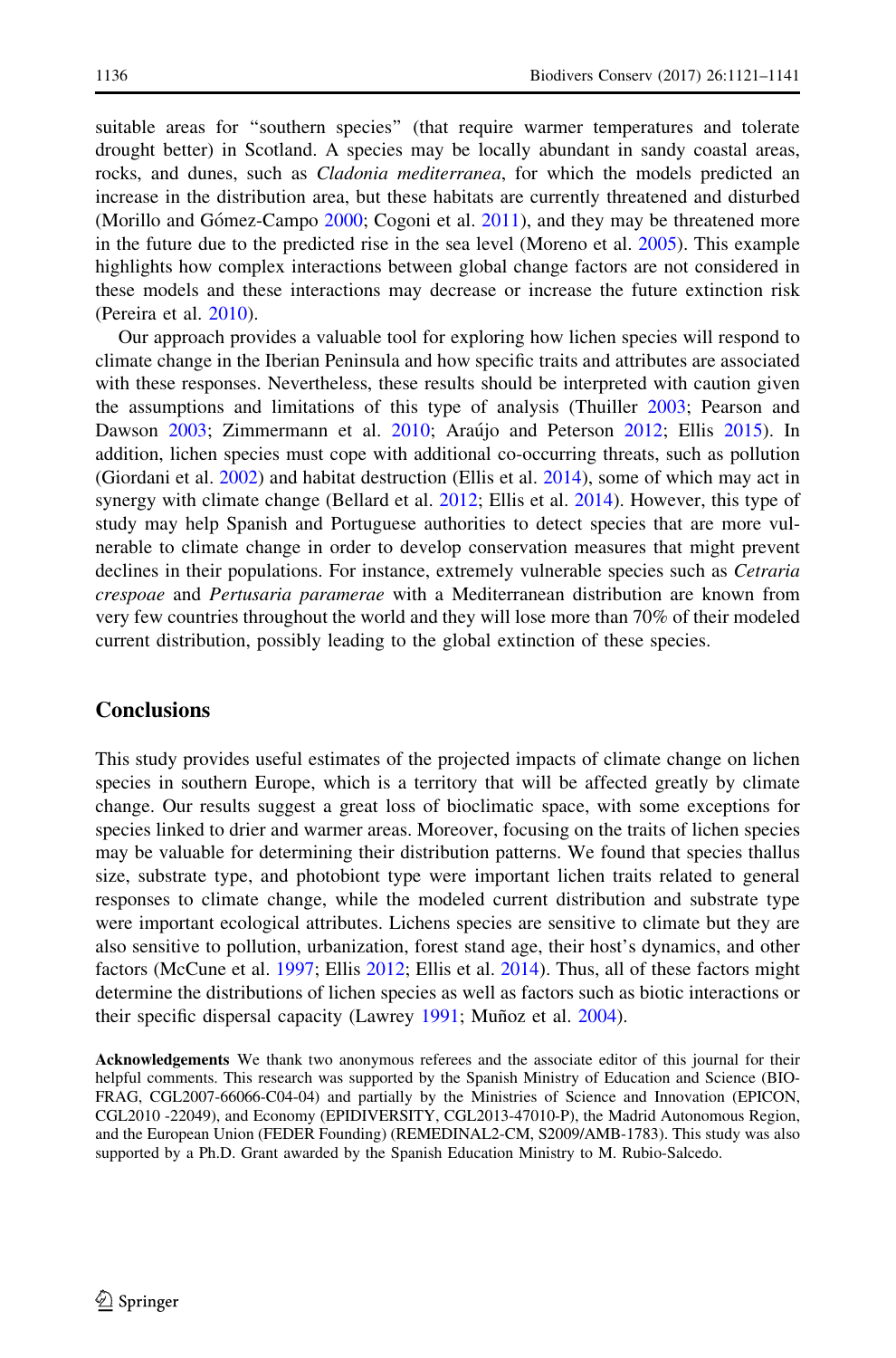## <span id="page-16-0"></span>**References**

- Akaike H (1974) A new look at the statistical model identification. IEEE Trans Autom Control 19:716–723 Alam MA (2014) Growth chamber experiments on lichens. Temperature and humidity regimes rapidly
- shape growth rates and carbohydrate contents. Master Thesis. Norwegian University of Life Sciences Allen JL, Lendemer JC (2016) Climate change impacts on endemic, high-elevation lichens in a biodiversity hotspot. Biodivers Conserv 25:555–568
- Angert LA, Crozier LG, Rissler LE, Gilman SE, Tewksbury JJ, Chunco AJ (2011) Do species' traits predict recent shifts at expanding range edges? Ecol Lett 14:677–689
- Aptroot A, van Herk CM (2002) Lichens and global warming. Int Lichenol Newsl 35:57–58
- Aptroot A, van Herk CM (2007) Further evidence of the effects of global warming on lichens, particularly those with Trentepohlia phycobionts. Environ Pollut 146:293–298
- Aragón G, Otálora MAG (2004) Ecological and chorological novelties of the genus Leptogium in the Iberian Peninsula. Nova Hedwig 78:353–366
- Aragón G, Sarrión FJ, Martínez I (2004) Epiphytic lichens on Juniperus oxycedrus in the Iberian Peninsula. Nova Hedwig 78:45–56
- Aragón G, Otálora MAG, Martínez I (2005) New data of the genus Leptogium (ascomycetes lichenized) in the Iberian Peninsula. Nova Hedwig 80:199–226
- Aragón G, Martínez I, Izquierdo P, Belinchón R, Escudero A (2010) Effects of forest management on epiphytic lichen diversity in Mediterranean forests. Appl Veg Sci 13:183–194
- Aragón G, Martínez I, García A (2012) Loss of epiphytic diversity along a latitudinal gradient in southern Europe. Sci Total Environ 426:188–195
- Arau´jo MB, New M (2007) Ensemble forecasting of species distributions. Trends Ecol Evol 22:42–47
- Arau´jo MB, Peterson T (2012) Uses and misuses of bioclimatic envelope modeling. Ecology 93:1527–1539
- Arau´jo MB, Pearson R, Thuiller W, Erhard M (2005) Validation of species–climate impact models under climate change. Glob Change Biol 11:1–10
- Asplund J, Wardle DA (2013) The impact of secondary compounds and functional characteristics on lichen palatability and decomposition. J Ecol 101:689–700
- Bailey SA, Haines-Young RH, Watkins C (2002) Species presence in fragmented landscapes: modelling of species requirements at the national level. Biol Conserv 108:307–316
- Baniya CB, Rai H, Upreti DK (2014) Terricolous lichens in Himalayas: patterns of species richness along elevation gradient. In: Rai H, Upreti DK (eds) Terricolous lichens in India. Springer, New York, pp 33–52
- Barbet-Massin M, Jiguet F, Albert CH, Thuiller W (2012) Electing pseudo-absences for species distribution models: how, where and how many? Methods Ecol Evol 3:327–338
- Barreno E, Vázquez VM (1981) Coelocaulon crespoae Barreno & Vázquez sp. nova (Lichenes). Notas sobre la flora liquénica de brezales españoles. Lazaroa 3:235–246
- Barrera-Escoda A, Gonçalves M, Guerreiro D, Cuniellera J, Baldasano JM (2014) Projections of temperature and precipitation extremes in the North-Western Mediterranean Basin by dynamical downscaling of climate scenarios at high-resolution (1971–2050). Clim Change 122:567–582
- Bellard C, Bertelsmeier C, Leadley P, Thuiller W, Courchamp F (2012) Impacts of climate change on the future of biodiversity. Ecol Lett 15:365–377
- Benito MG, Sánchez de Dios R, Sainz HO (2008) Effects of climate change on the distribution of Iberian trees species. Appl Veg Sci 11:169–178
- Branquinho C, Matos P, Pinho P (2015) Lichens as ecological indicators to track atmospheric changes: future challenges. In: Lindenmayer D, Barton P, Pierson J (eds) Indicators and surrogates of biodiversity and environmental change. CSIRO Publishing, CRC Press, Melbourne
- Breiman L, Friedman JH, Olshen RA et al (1984) Classification and regression trees. Chapman & Hall, New York
- Bruun HH, Moen J, Virtanen R, Grytnes J-A, Oksanen L, Angerbjörn A (2006) Effects of altitude and topography on species richness of vascular plants, bryophytes and lichens in alpine communities. J Veg Sci 17:37–46
- Büdel B, Scheidegger C (2008) Thallus morphology and anatomy. In: Nash TH III (ed) Lichen biology. Cambridge University Press, Cambridge, pp 40–68
- Burgaz AR, Ahti T (2009) Flora Liquenológica Ibérica. In: Cladoniaceae, Vol 4. Sociedad Española de Liquenología, SEL, Madrid
- Burgaz AR, Martínez I (2003) Flora liquenológica ibérica. Peltigerales: lobariaceae, nephromataceae, peltigeraceae. Sociedad Española de Liquenología, SEL, Murcia
- Busby JR (1991) BIOCLIM a bioclimate analysis and prediction system. Plant Prot Q 6:8–9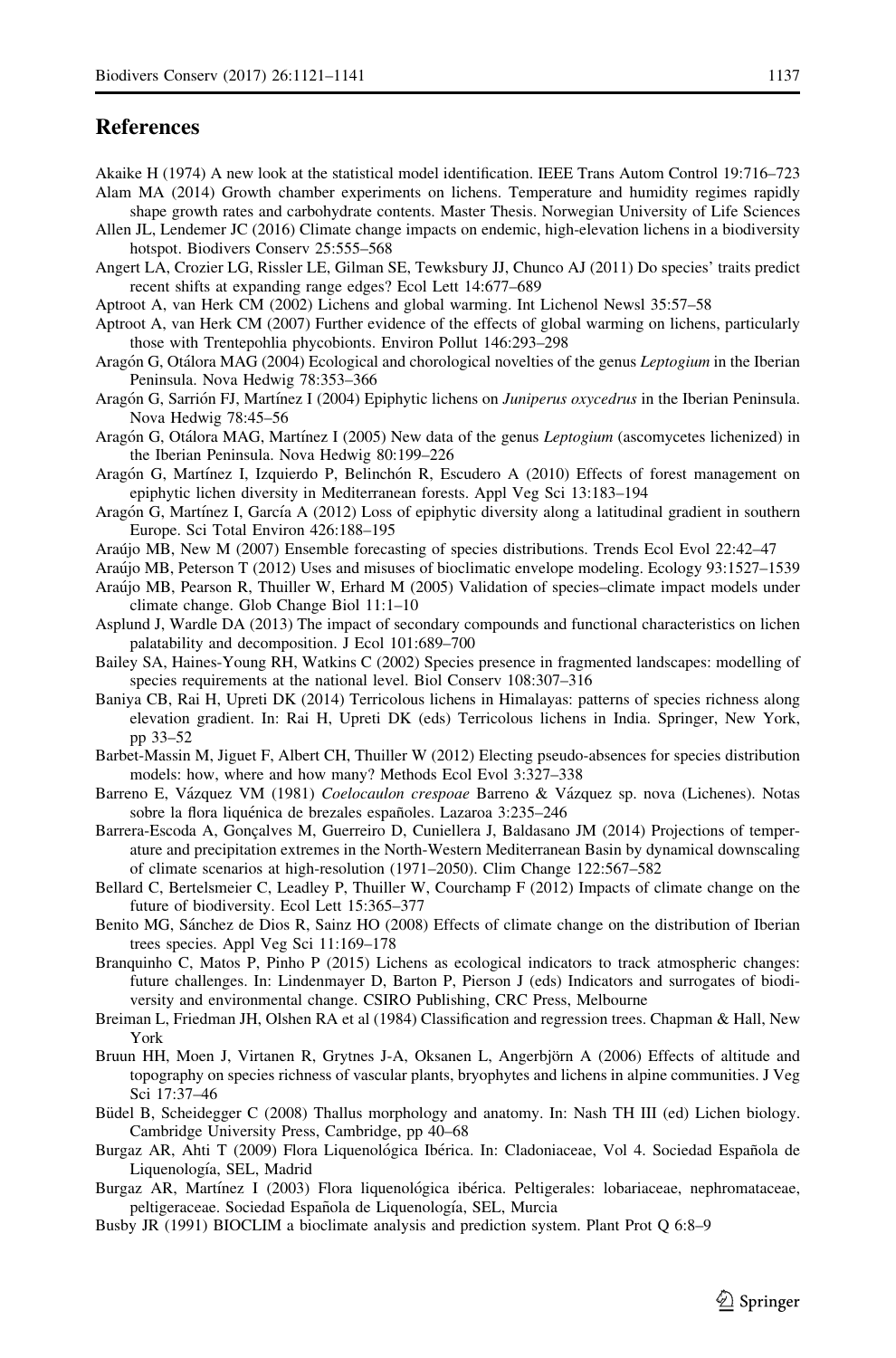- <span id="page-17-0"></span>Carballal R, Paz-Bermúdez G, López de Silanes ME, Pérez Valcárcel C (2010) Flora liquenológica ibérica. Pannariaceae. Sociedad Española de Liquenología, SEL, Pontevedra
- Carter GM, Stolen ED, Breininger DR (2006) A rapid approach to modeling species–habitat relationships. Biol Conserv 127:237–244
- Chefaoui RM, Lobo JM (2008) Assessing the effects of pseudo-absences on predictive distribution model performance. Ecol Model 210:478–486
- Chen I, Hill JK, Ohlemüller R, Roy DB et al (2011) Rapid range shifts of species associated with high levels of climate warming. Science 333:1024–1026
- Cogoni A, Brundu G, Zedda L (2011) Diversity and ecology of terricolous bryophyte and lichen communities in coastal areas of Sardinia (Italy). Nova Hedwig 92:159–175
- Cohen J (1960) A coefficient of agreement for nominal scales. Educ Psychol Meas 20:37–46
- Colesie C, Green TGA, Haferkamp I, Büdel B (2014) Habitat stress initiates changes in composition,  $CO<sub>2</sub>$ gas exchange and C-allocation as life traits in biological soil crusts. ISME J 8:2104–2115
- Comisión de Coordinación de Políticas de Cambio Climático (2007) El cambio climático en España. Estado de situación. Documento Resumen. Ministerio de Agricultura, Alimentación y Medio Ambiente, Madrid
- Concostrina-Zubiri L, Pescador DS, Martínez I, Escudero A (2014a) Climate and small scale factors determine functional diversity shifts of biological soil crusts in Iberian drylands. Biodivers Conserv 23:1757–1770
- Concostrina-Zubiri L, Martínez I, Rabasa SG, Escudero A (2014b) The influence of environmental factors on biological soil crust: from a community perspective to a species level. J Veg Sci 25:503–513
- Cornelissen JHC, Lang SI, Soudzilovskia NA et al (2007) Comparative cryptogam ecology, a review of bryophyte and lichen traits that drive biogeochemistry. Ann Bot London 99:987–1001
- Costa M, Morla C, Sáinz H (eds) (2005) Los montes ibéricos, una interpretación geobotánica. Editorial Planeta, Barcelona
- Crespo A, Vězda A (1985) Pertusaria paramerae sp. nov., un liquen epífito de los sabinares españoles. Anales Jard Bot Madrid 41:251–255
- Diamond SE, Frame AM, Martin R, Buckley LB (2011) Species' traits predict phenological responses to climate change in butterflies. Ecology 92:1005–1012
- Edman M, Eriksson AM, Villard MA (2008) Effects of selection cutting on the abundance and fertility of indicator lichens Lobaria pulmonaria and Lobaria quercizans. J Appl Ecol 45:26–33
- Eldridge DJ, Rosentreter R (1999) Morphological groups, a framework for monitoring microphytic crusts in arid landscapes. J Arid Environ 41:11–25
- Ellis CJ (2012) Lichen epiphyte diversity: a species, community and trait-based review. Perspect Plant Ecol 14:131–152
- Ellis CJ (2013) A risk-based model of climate change threat: hazard, exposure and vulnerability in the ecology of lichen epiphytes. Botany 91:1–11
- Ellis CJ (2015) Ancient woodland indicators signal the climate change risk for dispersal-limited species. Ecol Indic 53:106–114
- Ellis CJ, Coppins BJ (2006) Contrasting functional traits maintain lichen epiphyte diversity in response to climate and autogenic succession. J Biogeogr 33:1643–1656
- Ellis CJ, Coppins BJ, Dawson TP, Seaward MRD (2007a) Response of British lichens to climate change scenarios, trends and uncertainties in the projected impact for contrasting biogeographic groups. Biol Conserv 140:217–235
- Ellis CJ, Coppins BJ, Dawson TP (2007b) Predicted response of lichen epiphyte Lecanora populicola to climate change scenarios in clean-air region of Northern Britain. Biol Conserv 135:396–404
- Ellis CJ, Eaton S, Theodoropoulos M, Coppins BJ, Seaward MRD, Simkin S (2014) Response of epiphytic lichens to 21st Century climate change and tree disease scenarios. Biol Conserv 180:153–164
- Escolar C, Martínez I, Bowker MA, Maestre FT (2012) Warming reduces the growth and diversity of biological soil crust in a semi-arid environment, implications for ecosystem. Philos Trans R Soc B 367:3087–3099
- European Environment Agency (2009) Biogeographical regions in Europe. Website [http://www.eea.europa.](http://www.eea.europa.edu) [edu](http://www.eea.europa.edu). Accessed 25 June 2016
- Felicísimo AM, Muñoz J, Mateo RG, Villalba CJ (2012) Vulnerabilidad de la flora y vegetación españolas ante el cambio climático. Ecosistemas 21:1-6. doi[:10.7818/ECOS.2012.21-3.01](http://dx.doi.org/10.7818/ECOS.2012.21-3.01)
- Fielding AH, Bell JF (1997) A review of methods for the assessment of prediction errors in conservation presence/absence models. Environ Conserv 24:38–49
- Fos S, Deltoro VI, Calatayud A, Barreno E (1999) Changes in water economy in relation to anatomical and morphological characteristics during thallus development in Parmelia acetabulum. Lichenologist 31:375–387. doi:[10.1006/lich.1999.0215](http://dx.doi.org/10.1006/lich.1999.0215)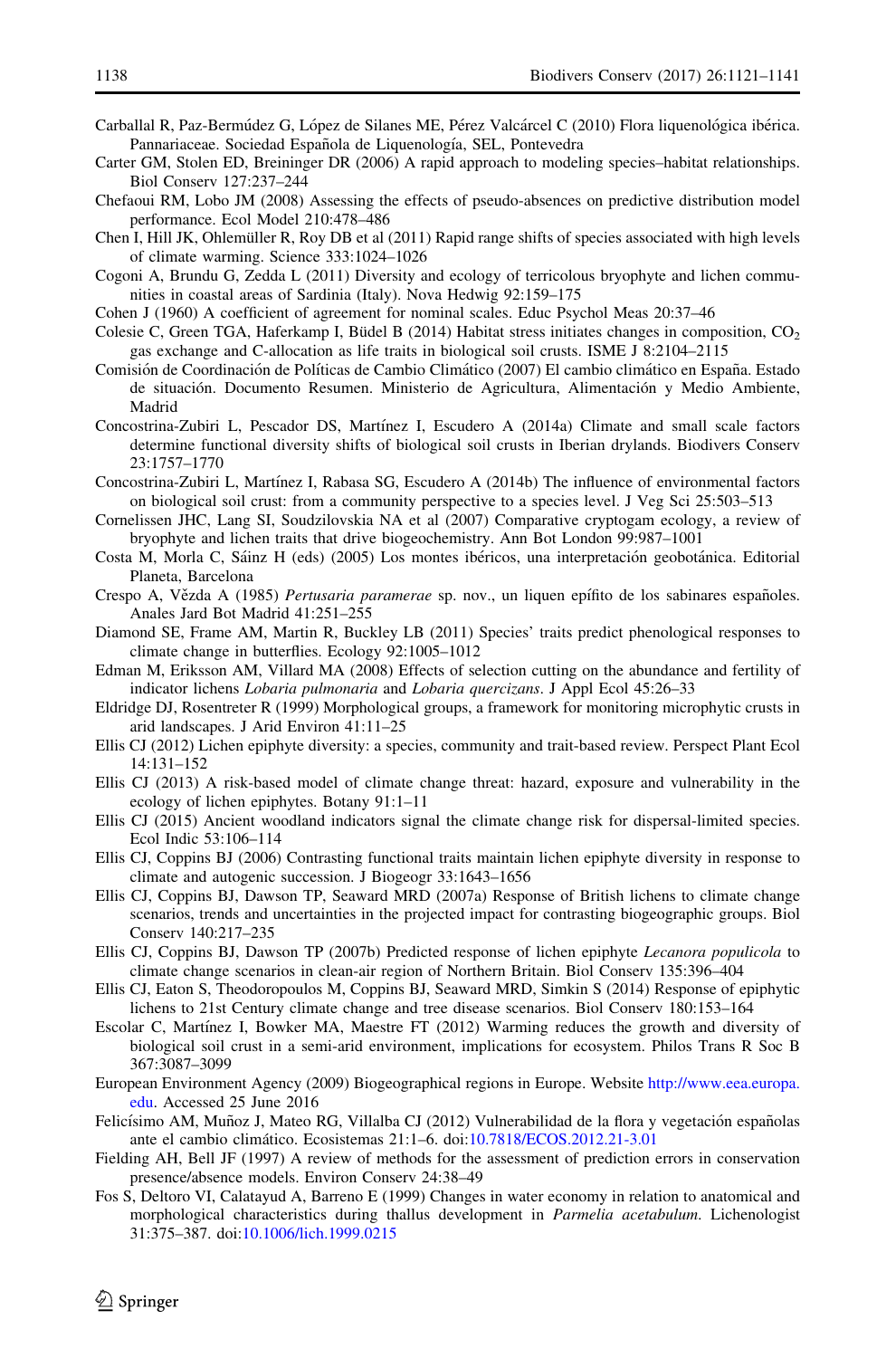- <span id="page-18-0"></span>Gauslaa Y, Solhaug KA (1998) The significance of thallus size for the water economy of the cyanobacterial old forest lichen Degelia plumbea. Oecologia 116:76–84
- Gauslaa Y, Solhaug KA (1999) High-light damage in air-dry thalli of the old forest lichen Lobaria pulmonaria – interaction of irradiance, exposure duration and high temperature. J Exp Bot 50:697–705. doi[:10.1093/jxb/50.334.697](http://dx.doi.org/10.1093/jxb/50.334.697)
- Giordani P, Incerti G (2008) The influence of climate on the distribution of lichens, a case study in a borderline area (Liguria, Nw Italy). Plant Ecol 2:257–272
- Giordani P, Brunialti G, Alleteo D (2002) Effects of atmospheric pollution on lichen biodiversity (LB) in a Mediterranean region (Liguria, northwest Italy). Environ Pollut 118:53–64
- Giordani P, Brunialti G, Bacaro G, Nascimbene J (2012) Functional traits of epiphytic lichens as potential indicators of environmental conditions in forest ecosystems. Ecol Indic 18:413–420
- Giordani P, Incerti G, Rizzi G, Nimis PL, Modenesi P (2013) Functional traits of cryptogams in Mediterranean ecosystems are driven by water, light and substrate interactions. J Veg Sci 25:778–792
- Green TGA, Sancho LG, Pintado A (2011) Ecophysiology of dessication/rehidration cycles in mosses and lichens. In: Luettge et al. (eds) Plant desiccation tolerance, Ecological studies 215. Springer, Berlin, pp 89–120
- Guisan A, Thuiller W (2005) Predicting species distribution, offering more than simple habitat models. Ecol Lett 8:993–1009
- Guisan A, Zimmermann NE (2000) Predictive habitat distribution models in ecology. Ecol Model 135:147–186
- Halici MG, Kocakaya M, Sweeney K, Fankhauser JD, Schmitt I (2010) Pertusaria paramerae (Pertusariales, Ascomycota), a species with variable secondary chemistry, and a new lichen record for Turkey. Nova Hedwig 91:223–230
- Hamada H (1983) The effect of temperature on lichen substances in Ramalina subbreviuscula (lichens). Bot Mag Tokyo 96:121–126
- Hastie TJ, Tibshirani R (1990) Generalised additive models. Chapman & Hall, London
- Herk CM, Aptroot A, van Dobben HF (2002) Long-term monitoring in the Netherlands suggests that lichens respond to global warming. Lichenologist 34:141–154
- Hewitt CD (2004) Ensembles-based predictions of climate changes and their impacts. EOS Trans Am Geophys Union 85:566
- Hijmans RJ, Cameron SE, Parra JL, Jones PG, Jarvis A (2005) Very high resolution interpolated climate surfaces for global land areas. Int J Climatol 25:1965–1978
- IPCC (2001) Climate change 2001: impacts, adaptation, and vulnerability. In: McCarthy JJ, Canziani OF, Leary NA, Dokken DJ, White KS (eds) Contribution of working group II to the third assessment report of the intergovernmental panel on climate change. Report of the Intergovernmental Panel on Climate Change. Cambridge University Press, Cambridge, United Kingdom and New York, New York
- IPCC (2007) Climate change 2007: The scientific basis. In: Solomon S, Qin D, Manning M, Chen Z, Marquis M, Averyt KB, Tignor M, Miller HL (eds) Contributions of working group I to the fourth assessment report of the intergovernmental panel on climate change: the physical science basis. Cambridge University Press, Cambridge
- Kharouba HM, McCune JL, Thuiller W, Huntley B (2013) Do ecological differences between taxonomic groups influence the relationship between species' distributions and climate? A global meta-analysis using species distribution models. Ecography 36:657–664
- Lakatos M, Rascher U, Büdel B (2006) Functional characteristics of corticolous lichens in the understory of a tropical lowland. New Phytol 172:679–695
- Lange OL, Kilian E, Ziegler H (1986) Water vapor uptake and photosynthesis of lichens, performance differences in species with green and blue–green algae as phycobionts. Oecologia 71:104–110
- Lavorel S, Garnier F (2002) Predicting changes in community composition and ecosystem functioning from plant traits, revisiting the Holy Grail. Funct Ecol 16:545–556
- Lawrey JD (1991) Biotic interactions in lichen community development: a review. Lichenologist 23:205–214
- Lisewski V, Ellis JC (2010) Epiphyte sensitivity to a cross-scale interaction between habitat quality and macroclimate, an opportunity for range-edge conservation. Biodivers Conserv 19:3935–3949
- Liu C, Berry PM, Dawson TP, Pearson RG (2005) Selecting thresholds of occurrence in the prediction of species distribution. Ecography 28:385–393
- Manel S, Dias JM, Ormerod SJ (1999) Comparing discriminant analysis, neural networks and logistic regression for predicting species distributions: a case study with a Himalayan river bird. Ecol Modell 120:337–347
- Martínez I, Burgaz AR, Vitikainen O, Escudero A (2003) Distribution pattern of the genus Peltigera Willd. Lichenologist 35:301–323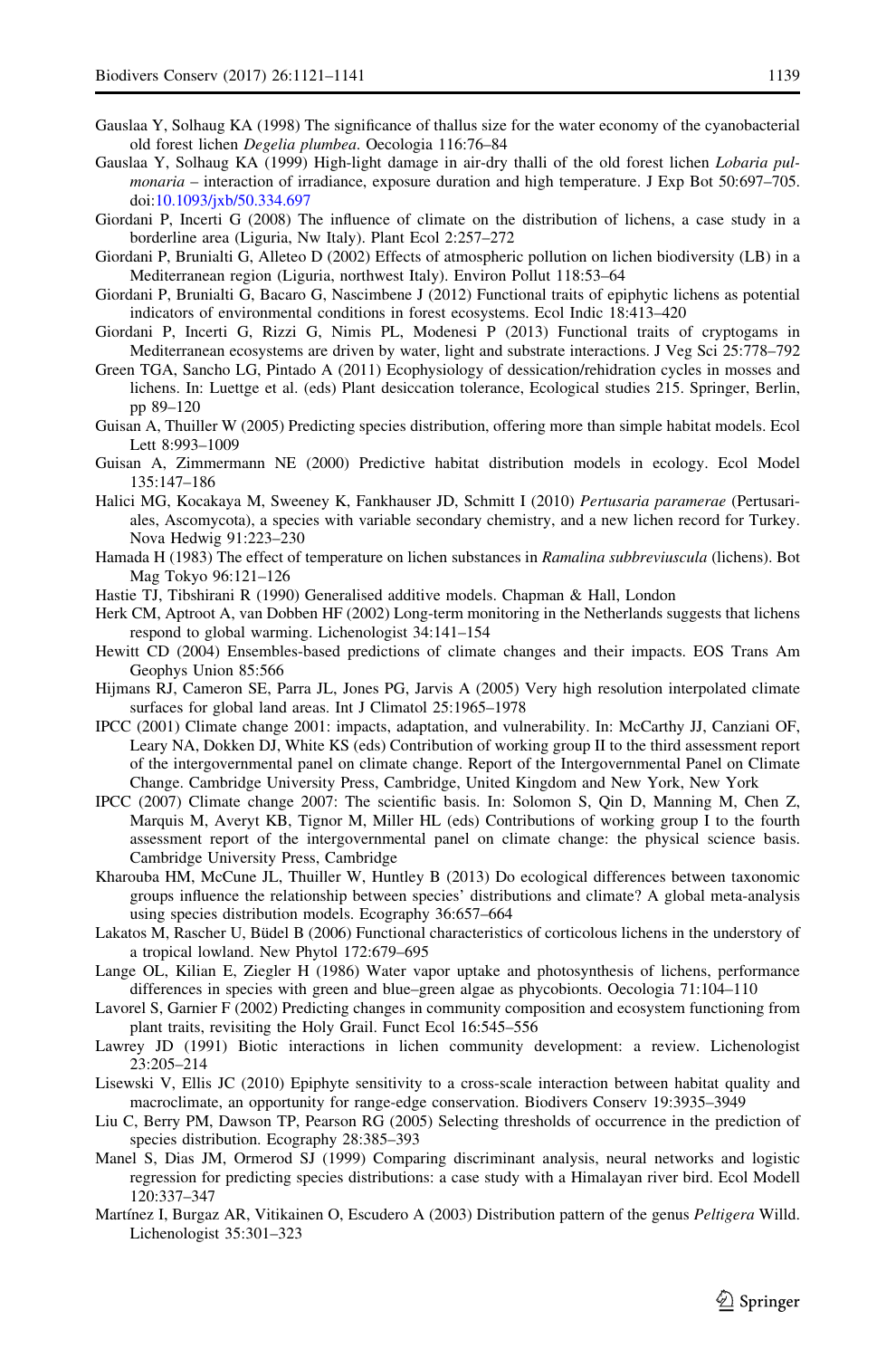- <span id="page-19-0"></span>Martínez I, Flores T, Aragón G, Otálora MAG, Rubio-Salcedo M (2014) What factors influence the occurrence of the genus Degelia (a threatened lichen) in central Spain? Fungal Ecol 11:50–59
- Matos P, Pinho P, Aragón G, Martínez I, Nunes A, Soares AMVM, Branquinho C (2015) Lichen traits responding to aridity. J Ecol 103:451–458
- McCullagh P, Nelder JA (1989) Generalized linear models. Chapman & Hall, London
- McCune B, Dey J, Peck J, Heiman K, Will-Wolf S (1997) Regional gradients in lichen communities of the southeast United States. Bryologist 100:145–158
- McPherson JM, Jetz W (2007) Effects of species ecology on the accuracy of distribution models. Ecography 30:135–151. doi:[10.1111/j.2006.0906-7590.04823.x](http://dx.doi.org/10.1111/j.2006.0906-7590.04823.x)
- Merinero S, Hilmo O, Gauslaa Y (2014) Size is a main driver for hydration traits in cyano- and cephalolichens of boreal rainforest canopies. Fungal Ecol 7:59–66
- Met Office UK (2011) Climate:observations, projections and impacts. Spain. Met Office and the Met Office Logo, United Kingdom
- Milla R, Reich PB (2007) The scaling of leaf area and mass, the cost of light interception increases with leaf size. P R Soc B 274:2109–2114
- Moreno JM (coord.) et al (2005) Principales conclusiones de la evaluación preliminar de los impactos en España por efecto del cambio climático. Oficina Española de Cambio Climático, Ministerio de Medio Ambiente, Madrid
- Morillo C, Gómez-Campo C (2000) Conservation in Spain 1980–2000. Biol Conserv 95:165–174

Muñiz D, Hladún N (2011) Calicioides. Sociedad Española de Liquenología. SEL, Barcelona

- Muñiz D, Llop E, Hladun N (2013) Sphinctrina paramerae, a new Mediterranean lichenicolous species with non-septate spores. Lichenologist 45:137–143
- Muñoz J, Felicísimo AM, Cabezas F, Burgaz AR, Martínez I (2004) Wind as a long-distance dispersal vehicle in the Southern Hemisphere. Science 304:1144–1147
- Nakicenovic N, Swart R (2000) Special report on emission scenarios. Cambridge University Press, Cambridge
- Nascimbene J, Marini L (2015) Epiphytic lichen diversity along elevational gradients: biological traits reveal a complex response to water and energy. J Biogeogr 42:1222–1232
- Nash TH III (ed) (2008) Lichen biology, 2nd edn. Cambridge University Press, London
- Nimis PL, Martellos S (2008) ITALIC the information system on Italian lichens version 4.0. [http://dbiodbs.](http://dbiodbs.univ.trieste.it/italic/italic03) [univ.trieste.it/italic/italic03](http://dbiodbs.univ.trieste.it/italic/italic03)
- Ninyerola M, Pons X, Roure JM (2005) Atlas Climático Digital de la Península Ibérica. Universidad Autónoma de Barcelona, Barcelona
- Osborne PE, Alonso JC, Bryant RG (2001) Modelling landscape-scale habitat use using GIS and remote sensing: a case study with great bustards. J Appl Ecol 38:458–471
- Otálora MAG, Martínez I, Molina CM, Aragón G, Lutzoni F (2008) Phylogenetic relationships and taxonomy of the Leptogium lichenoides group (Collemataceae, Ascomycota) in Europe. Taxon 57:907–921
- Otálora MAG, Martínez I, Aragón G, Molina MC, Lutzoni F (2010) Disentangling the Collema-Leptogium complex through a molecular phylogenetic study of the Collemataceae (Peltigerales, lichen-forming Ascomycota). Mycologia 102:279–290
- Otálora MA, Belinchón R, Prieto M, Aragón G, Izquierdo P, Martínez I (2015) The threatened epiphytic lichen Lobaria pulmonaria in the Iberian Peninsula: genetic diversity and structure across a latitudinal gradient. Fungal Biol 119:802–811
- Parmesan C, Yohe G (2003) A globally coherent fingerprint of climate change impacts across natural systems. Nature 421:37–42
- Pearson RG, Dawson TP (2003) Predicting the impacts of climate change on the distribution of species, are bioclimate envelope models useful? Global Ecol Biogeogr 12:361–371
- Pereira HM, Leadley PW, Proença V et al (2010) Scenarios for global biodiversity in the 21st CENTURY. Science 330:1496
- Pérez FF, Boscolo R (eds) (2010) Clima en España: pasado, presente y future. Informe de evaluación del cambio climático regional. Red Temática CLIVAR-España. Ministerio de Medio Ambiente y Medio Rural y Marino, Madrid
- Pinho P, Dias T, Cruz C, Sim-Tang Y, Sutton MA, Martins-Louçao MA, Maguas C, Branquinho C (2011) Using lichen functional diversity to assess the effects of atmospheric ammonia in Mediterranean woodlands. J App Ecol 48:1107–1116
- Pisani T, Paoli L, Gaggi C, Pirintsos SA, Loppi S (2007) Effects of high temperature on epiphytic lichens: issues for consideration in a changing climate scenario. Plant Biosyst 141:164–169
- Pöyry J, Luoto M, Heikkinen RK, Saarinen K (2008) Species traits are associated with the quality of bioclimatic models. Global Ecol Biogeogr 17:403–414